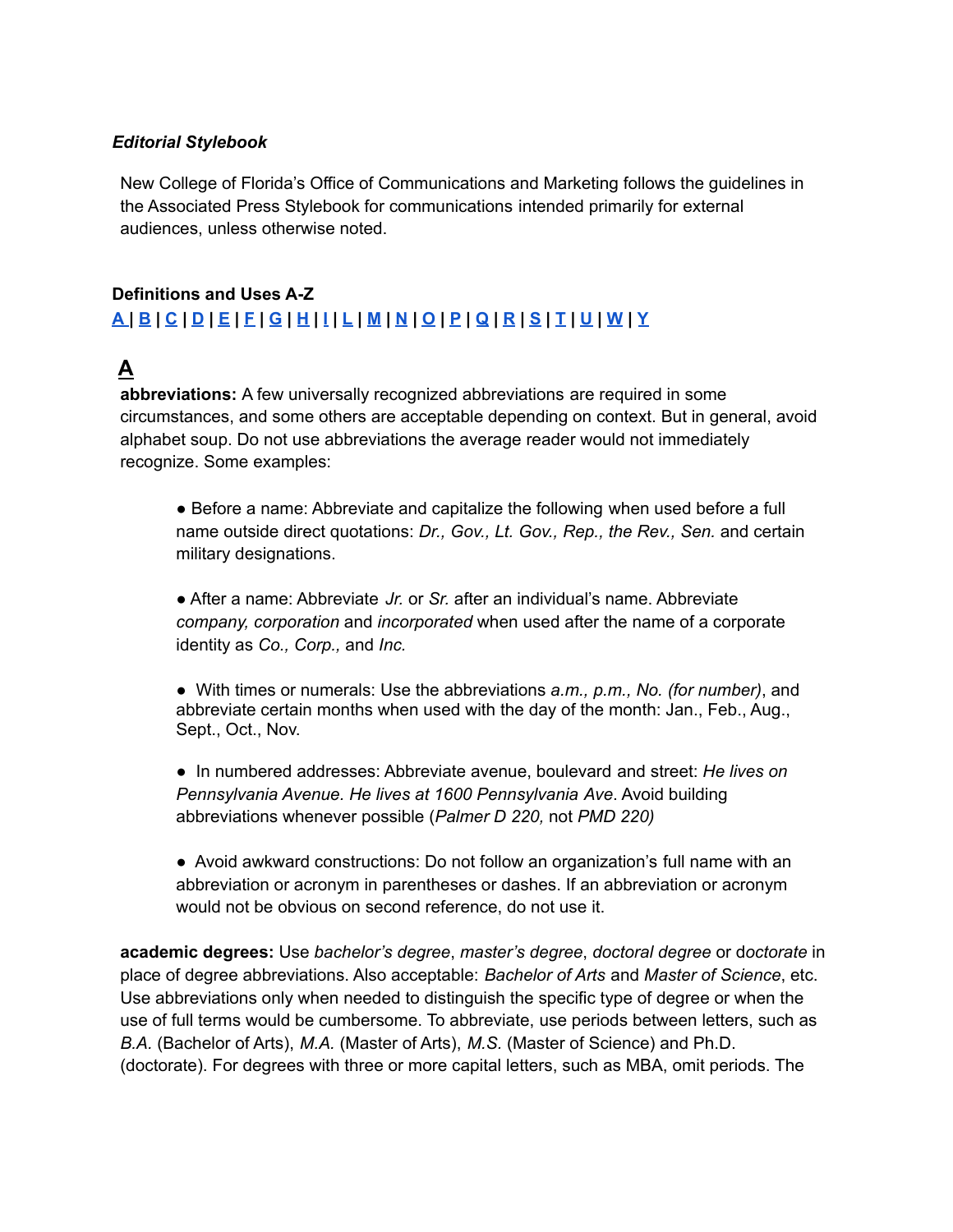word *degree* does not follow a degree abbreviation. Note: *associate degree* is not possessive.

**academic departments:** Capitalize as part of an official name as in *Division of Humanities*, *Gender Studies Program*. Use lowercase *program* when referring to individual areas of study within a division: *the chemistry program, the drama program*.

**academic titles:** Capitalize and spell out formal titles such as president, provost, vice president, chancellor, dean and chairman when they precede a name: *President Smith, Provost Jones.* Lowercase elsewhere.

**accents:** Use tildes and other accent marks when spelling proper names and other words as needed. Press control and apostrophe keys while typing the vowels for *á, é, í, ó* and *ú*. For *ñ*, press the Alt key and type numbers 164 on the right side of the keyboard. For *ü*, type Alt 0252.

**ACT:** Standardized test for college admissions. Do not spell out the acronym (American College Test).

**addresses:** Abbreviate only *Ave., Blvd.* and *St.* and only with a numbered address: *He drove to 1600 Pennsylvania Ave.* Spell them out and capitalize when part of a formal street name without a number: *I walked down Bay Shore Drive.* Lowercase the type of roadway and spell out when used alone or with more than one street name: *The city will repave Massachusetts and Pennsylvania avenues.* Always use figures for an address number: *Deliver this to 123 Morningside Circle*. Spell out and capitalize *First* through *Ninth* when used as street names. Use figures with two letters for *10th* and above: *703 Fifth Ave.* or *325 21st St*. Abbreviate directions: *222 E. 42nd St., 562 W. 43rd St., 600 K St. N.W*. Do NOT abbreviate if the number is omitted: *East 42nd Street, West 43rd Street, K Street Northwest.* **Campus addresses:** Use name and room number: *Cook Library 210.* Avoid abbreviations except in tabular material (Event calendars are not tabular material). The accepted abbreviations are:

ACE Academic Center CAP Caples Mansion CGR Caples Carriage House CHL College Hall COH Cook Hall CPD Campus Police Department CWC Counseling & Wellness Center GDC Gender & Diversity Ctr. / Hamilton Ctr. HCL Hamilton Classroom Building HNS Heiser Natural Sciences LBR Library MOD Modular PHS Physical Plant PM# Palmer A, C, D or E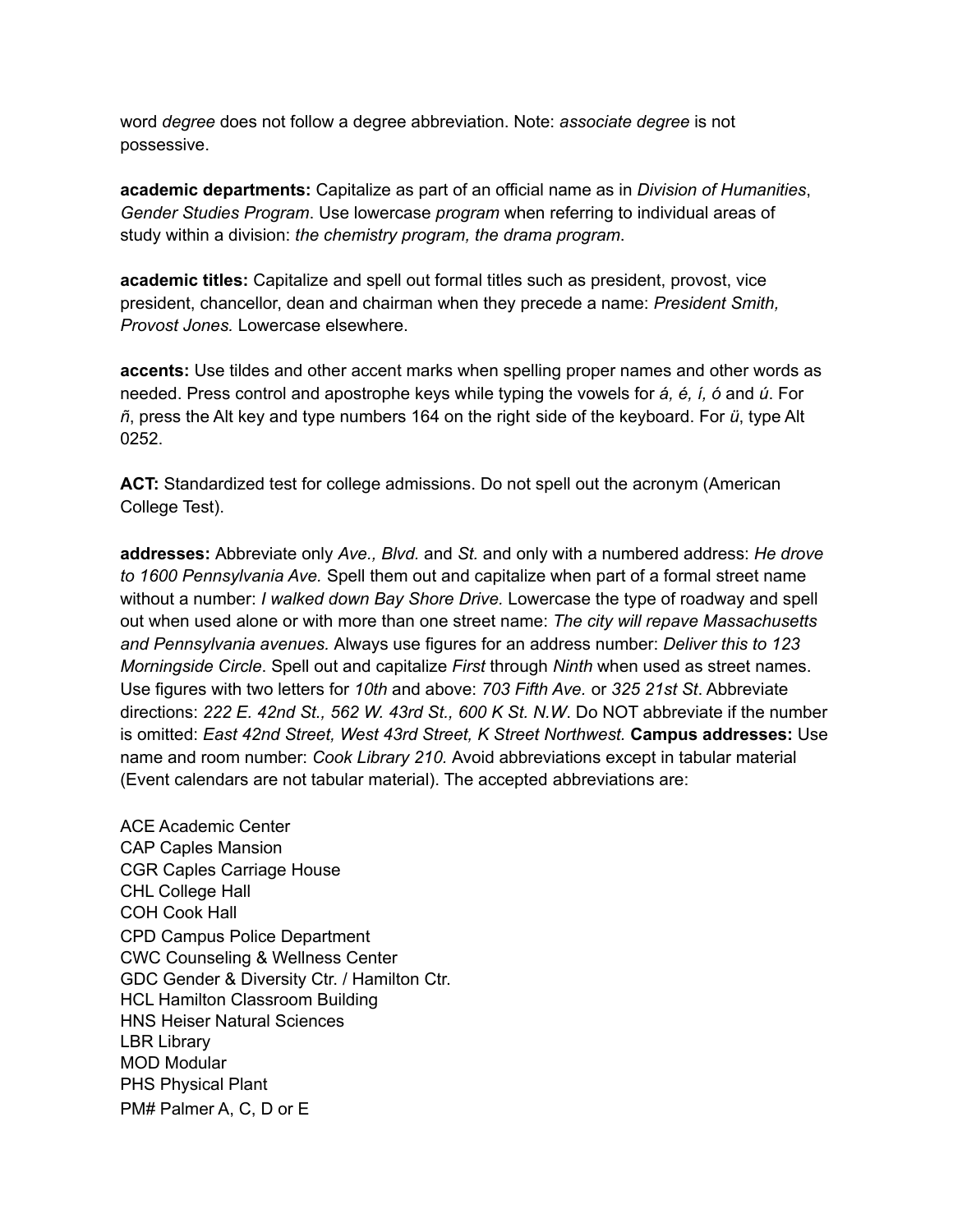ROB Robertson Hall SSC Social Sciences Building SUD Sudakoff Conference Center TKC The Keating Center

**administration** Lowercase and spelled out unless part of a proper name. Do not use *admin*.

**Adviser:** Not *advisor*.

**ages:** Always use figures. When the context does not require 'years' or 'years old', the figure is presumed to be 'years.' Ages expressed as adjectives before nouns or as substitutes for nouns use hyphens: *A 5-year-old boy,* but *the boy is 5 years old. The boy, 7, has a sister, 10. The* woman, 26, has a daughter, 2 months old. The law is 8 years old. The race is for 3-year-olds. *The woman is in her 30s* (no apostrophe).

**AIDS:** Acceptable in all references to *acquired immune deficiency syndrome*. It is caused by *human immunodeficiency virus,* or *HIV*. *HIV virus* is redundant.

**alma mater:** Lowercase.

**alumni:** Former students of New College are *alumni*. Use *alumnus* (*alumni* in the plural) when referring to a man or non-gender-specific individual who has attended a school. Use *alumna* (*alumnae* in the plural) for references to a woman. Use *alumni* when referring to a group of mixed genders. When referring to a specific person, use the class year with a single apostrophe, without a comma: *John Smith '74.* Note: the class year refers to the first year the student attended New College, not the year of graduation.

**Alumni Association:** Capitalize if part of proper name: *New College Alumni Association*, lowercase on second reference: *the alumni association, the association*. Avoid *NCAA* in copy for outside audiences. Do not use: *Alumnae/i.*

**a.m., p.m.:** Lowercase and use periods. Don't be redundant (not *8 a.m. this morning or 12 Noon.*)

**ampersand (&):** Use the ampersand when it is part of a group or company's formal name: *House & Garden, Procter & Gamble.* The ampersand should not otherwise be used in place of *and*, except for some accepted abbreviations: *B&B, R&B.*

**area of concentration:** Do not capitalize in a sentence. Use *concentration* on second reference or when it is a specific concentration. Avoid using *AOC*. *New College offers more than 40 areas of concentration. Jodie Smith is pursuing a chemistry concentration.* When referring to a person, use their year and concentration: *Tony is a third-year biology student.* When writing for external audiences, it is acceptable to add *(majors)* after *areas of concentration* for clarification. Most New College concentrations lead to bachelor's degrees,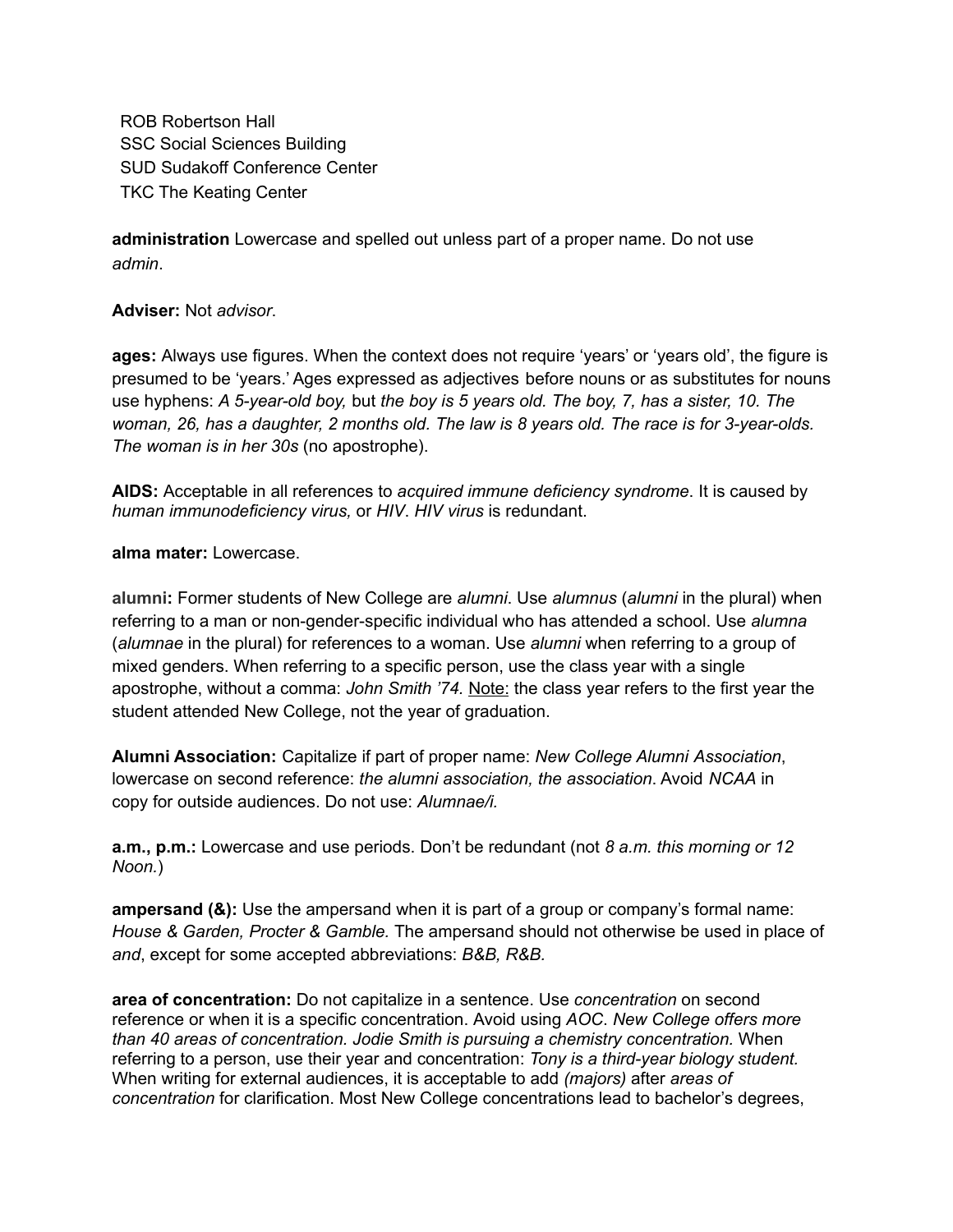but a *joint concentration* can only be completed as part of another concentration. Concentrations that can only be completed as a secondary field are *minors*.

**Asian American:** No hyphen. Acceptable for an American of Asian descent. When possible, refer to a person's country of origin or follow the person's preference. For example: *Filipino American* or *Indian American*.

**Association of American Universities**: On second reference use *AAU* or *the association*. UF is one of 62 universities in the AAU (60 in the United States, two in Canada).

## <span id="page-3-0"></span>**B**

**B Dorm:** Part of the Palmer Complex of administrative and academic buildings, it is the only residence hall located on the Bayfront Campus.

**Bayfront Campus:** Section of New College west of U.S. Highway 41 that includes the Academic Center, Cook Library, Dort Promenade, College Hall and Cook Hall. *Bayfront* is one word.

**Black:** Capitalize *Black* in a racial, ethnic, or cultural sense, conveying an essential and shared sense of history, identity and community among people who identify as Black, including those in the African diaspora and within Africa. Do not use as a singular noun. The lowercase *black* is a color, not a person.

**Black Box Theater:** Not *theatre*. A 50-seat, student-run theater in Hamilton Center. It has a student board of directors and a paid staff member as its technical director. Avoid using *BBT* except in tabular material. Spell out in calendar submissions.

**board:** Capitalize only when part of a proper name: *Board of Governors.* Lowercase on second reference: *the board met Wednesday.*

**Board of Governors:** Established in the Florida Constitution by voter referendum in 2002. The board has 17 members, 14 of whom are appointed by the governor and confirmed by the Florida Senate for seven-year terms. Other members are the chair of the Advisory Council of Florida Senate, the Commissioner of Education and the chair of the Florida Student Association. Responsibilities include defining the distinctive mission of each institution and managing the system's coordination and operation. The board appoints a chancellor who serves as the system's chief executive.

Always capitalize when using full title *Board of Governors*, lowercase *board* on second reference. Avoid the use of *BOG* except in tables or charts. Do not use *Gov*. as a title for Board of Governors members except in internal communications. Instead, use member: *Board of Governors member Tom Kuntz*. If referring to the chair, capitalize title if before the name: *Board of Governors Chair Dean Colson.*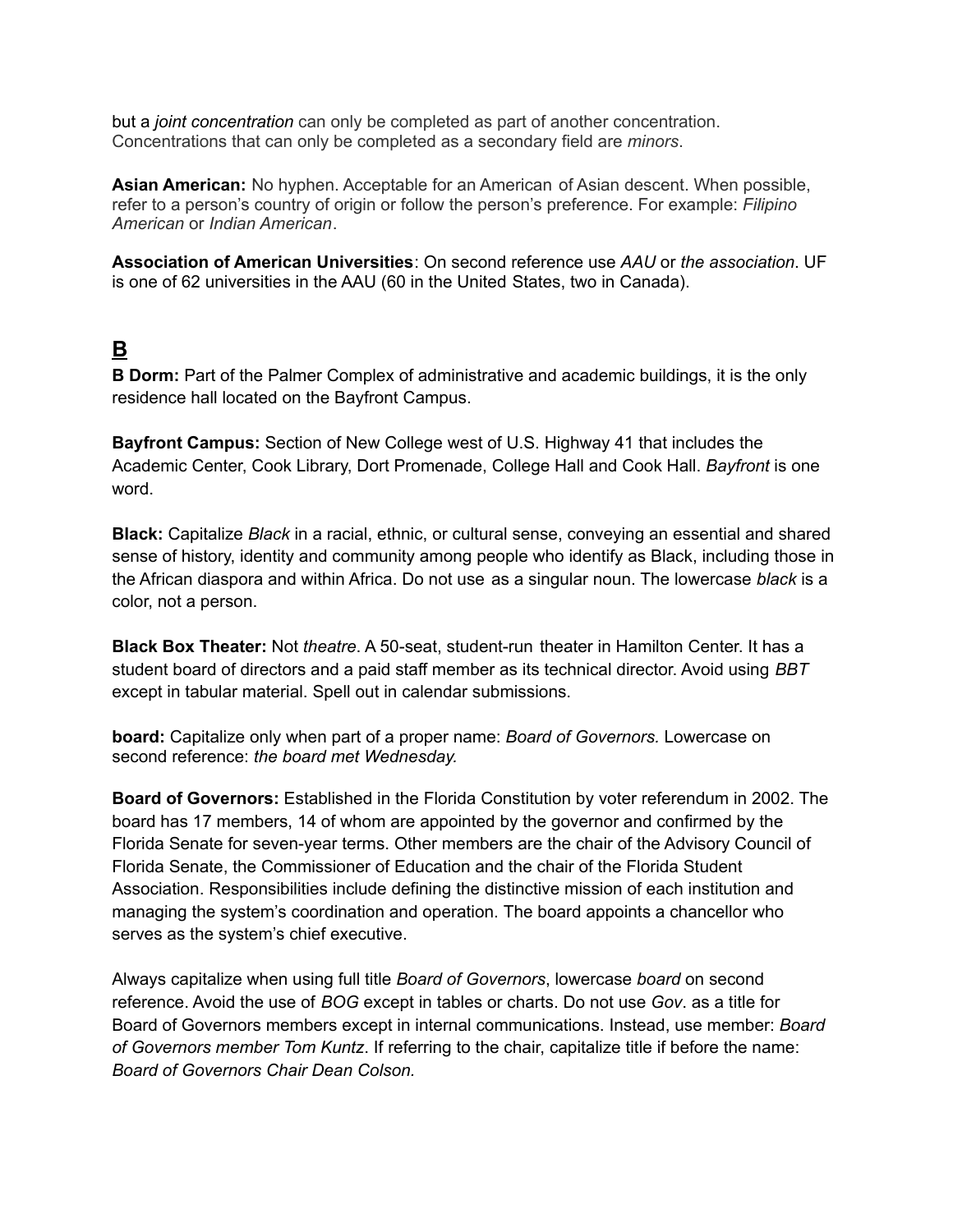**boards of trustees:** Lowercase unless referring to a specific board of trustees, such as *the New College Board of Trustees*. Avoid *BOT*. Members are *trustees*, lowercased. Each state university has a 13-member board responsible for budgeting, implementing programs and maintaining education standards. The governor appoints six members and the Board of Governors appoints five; all are subject to confirmation by the Florida Senate and serve five-year terms. The remaining members are the chair of the university's Faculty Senate or its equivalent, and the Student Government president of the university, which each serve for one year. NOTE: Capitalize *trustee* when used with a name in ceremonial or internal documents: *The Board of Governors hereby recognizes Trustee Smith for her dedication.*

## <span id="page-4-0"></span>**C**

**call letters:** Use all caps. Use hyphens to separate the type of station from the basic call letters: *WUFT-TV, WUFT-FM.*

**Campus Police:** Not New College Police. The department is shared between New College and neighboring University of South Florida, Sarasota-Manatee.

**campuswide:** One word. Also citywide, countywide, statewide, nationwide, systemwide and worldwide. NOTE: *university-wide* requires a hyphen.

**capital, capitol:** A capital is the city where a seat of government is located: *Tallahassee is the capital of Florida*. A capitol is the building in which state and federal legislative bodies meet. Capitalize *Florida Capitol* when referring to the building in Tallahassee: *We just returned from a meeting at the Capitol with the governor.*

**capitalization:** In general, avoid unnecessary capitalization. Use for proper nouns. Capitalize formal titles when used immediately before a name. Lowercase when titles are used alone or when set off from a name by commas. *Professor of History Tom Smith teaches the course. Tom Smith, professor of history, will lead the project.*

**Caples Bayfront:** Home of student Sail Club and launch site for canoes, kayaks and small sailboats for student use.

**Caples Campus.** Section of New College west of U.S. Highway 41 and south of the Ringling Museum that includes the Johnson-Blalock Education Center, the Mildred Sainer Music and Arts Pavilion, Betty Isermann Fine Arts Building and Gallery and the Waterfront and Sailing Club. Lower-case *campus*.

**Caples Mansion and Carriage House:** *Caples Mansion* acceptable on first reference. Historic property built by railroad pioneer Ralph Caples. The Carriage House houses classrooms and Environmental Studies Program offices.

**catalog:** Not catalogue.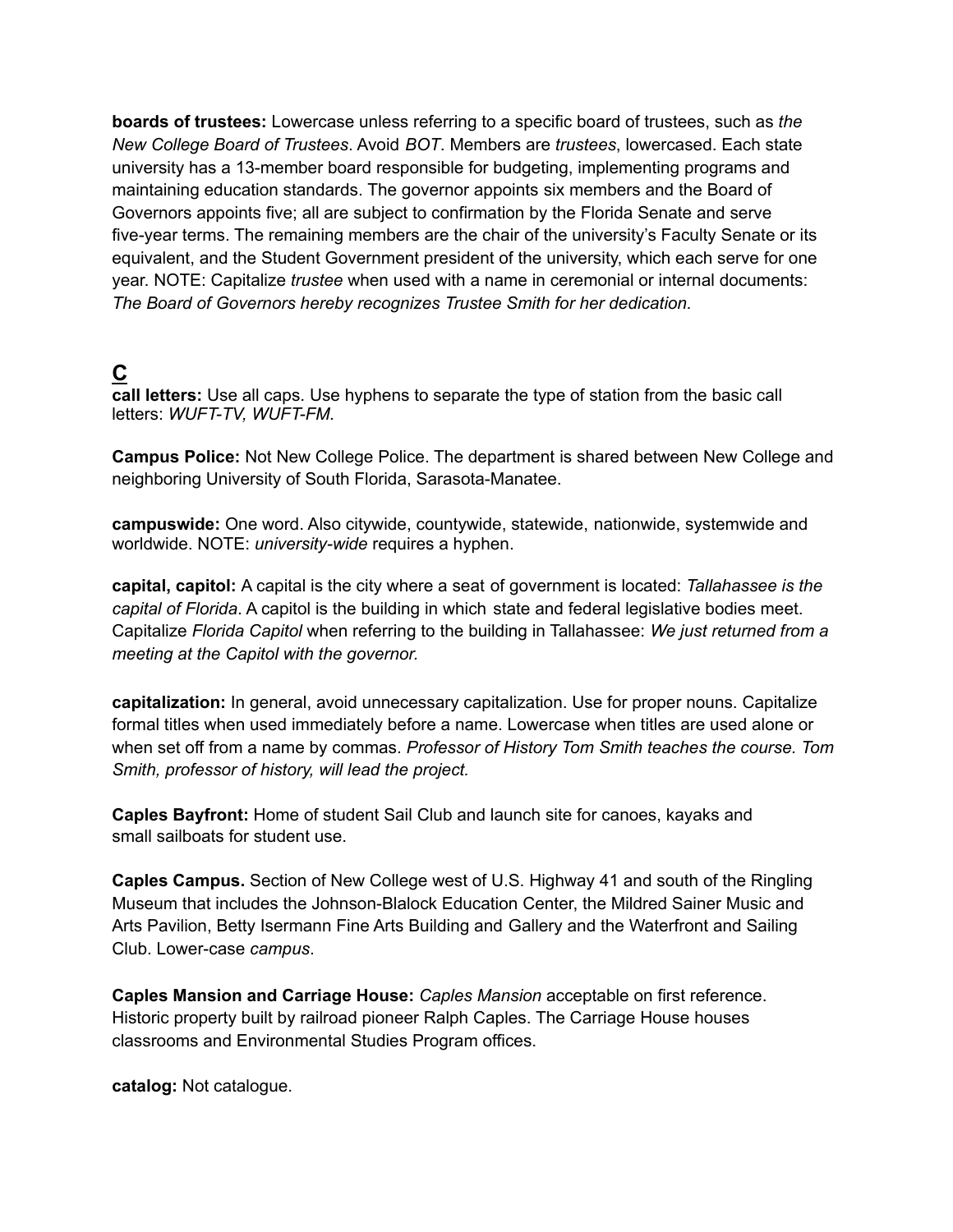**Center for Career Engagement and Opportunity:** The College's office for career, internship and fellowship planning. *CEO* is acceptable on second reference. Never use initials in parentheses *(CEO).*

**Center Of the Universe Parties:** Large planned parties held in Palm Court on special occasions such as Halloween or Commencement. May be abbreviated as *COUP* on second reference. See **Wall.**

**chair:** Not chairman, chairwoman or chairperson. Capitalize before a name: *Board of Governors Chair Dean Colson.* Lowercase in all other uses: *Dean Colson, chair of the Board of Governors.*

**chancellor:** Never abbreviate. Capitalize when used as a formal title before a name: *Chancellor Frank T. Brogan.* Lowercase second reference: *The chancellor arrived early*.

**classes, courses:** Lowercase when referring to courses and classes: *I took a fine arts class and a business class*. Uppercase if referring to specific name of a class or if the class uses a proper noun or numeral: *I took Psychology 2000 and Spanish 1000*.

**classroom:** One word.

**co- :** Retain the hyphen when forming nouns, adjectives and verbs that indicate occupation or status:

co-author co-pilot co-chairman co-respondent (in a divorce suit) co-defendant co-signer co-host co-star co-owner co-worker co-partner

*Do not hyphenate in the following instances:*

● cooperate ● coeducational ● cooperative ● coequal ● coordinate ● coexist ● coordination ● coexistence

**coed:** Never use to refer to a female college student. See **Gender**.

**collective nouns:** Collective nouns, such as faculty and staff, can be singular and plural: *the French faculty meets regularly with the other language faculties; the staff sometimes disagree among themselves*.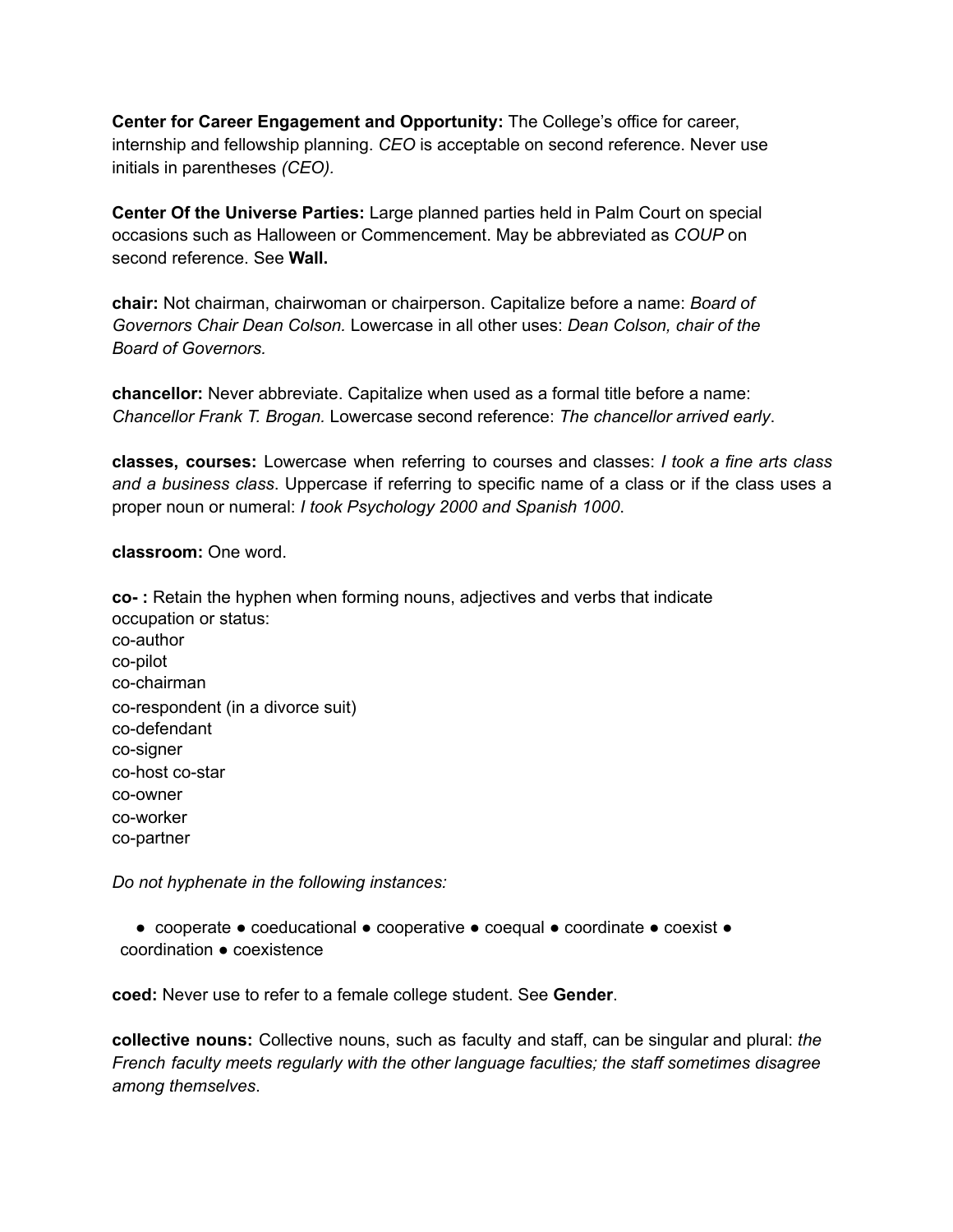**college:** Capitalize when part of a university's formal name for a specific college: *College of Architecture*. Lowercase on second reference or in plural uses. *The colleges will have commencement ceremonies on Saturday*. Avoid use as a synonym for university, in the interest of avoiding confusion with Florida's 28 state colleges.

**College Hall:** The former home and estate of circus magnate Charles Ringling, built in 1926. His brother John Ringling's estate is Ca d'Zan, on the grounds of The Ringling. College Hall houses an admissions reception area, classrooms, faculty offices, the Music Room and is used for social functions.

**comma:** See **series comma.**

**Commencement:** Preferred term for the graduation ceremony.

**committees, task forces, commissions:** Capitalize names of specific committees and task forces: *Commission on Florida Higher Education Access and Degree Attainment, Select Committee on Florida Polytechnic University.* Lowercase second references: *the task force selected the guest speakers*.

**company, companies:** Consult the company or Standard & Poor's Register of Corporations if in doubt about a formal name. Do not use a comma before Inc. or Ltd.

**composition titles:** Apply these guidelines to book titles, movie titles, opera titles, play titles, poem titles, song titles, television program titles, titles of lectures, speeches and works of art.

- Capitalize the principal words, including prepositions and conjunctions of four or more letters: *The Star Spangled Banner*.
- Capitalize an article (the, a, an) or a word of fewer than four letters if it is the first or last word in a title: *"Of Mice and Men."*
- Book titles: Italicize the names of all such works except books that are primarily catalogs or reference material, including almanacs, directories, dictionaries, encyclopedias, gazetteers, handbooks and similar publications: *Encyclopedia Britannica*. This is an exception to the AP Stylebook.
- Citations, Bibliographies: Reference the Chicago Manual of Style for guidance. (APA for psychology)

**contract:** New College students complete seven contracts prior to graduation in lieu of credit hours. A contract is a written agreement each semester setting criteria for measuring success. Each contract usually includes three to five academic activities (courses, tutorials, internships, independent study projects).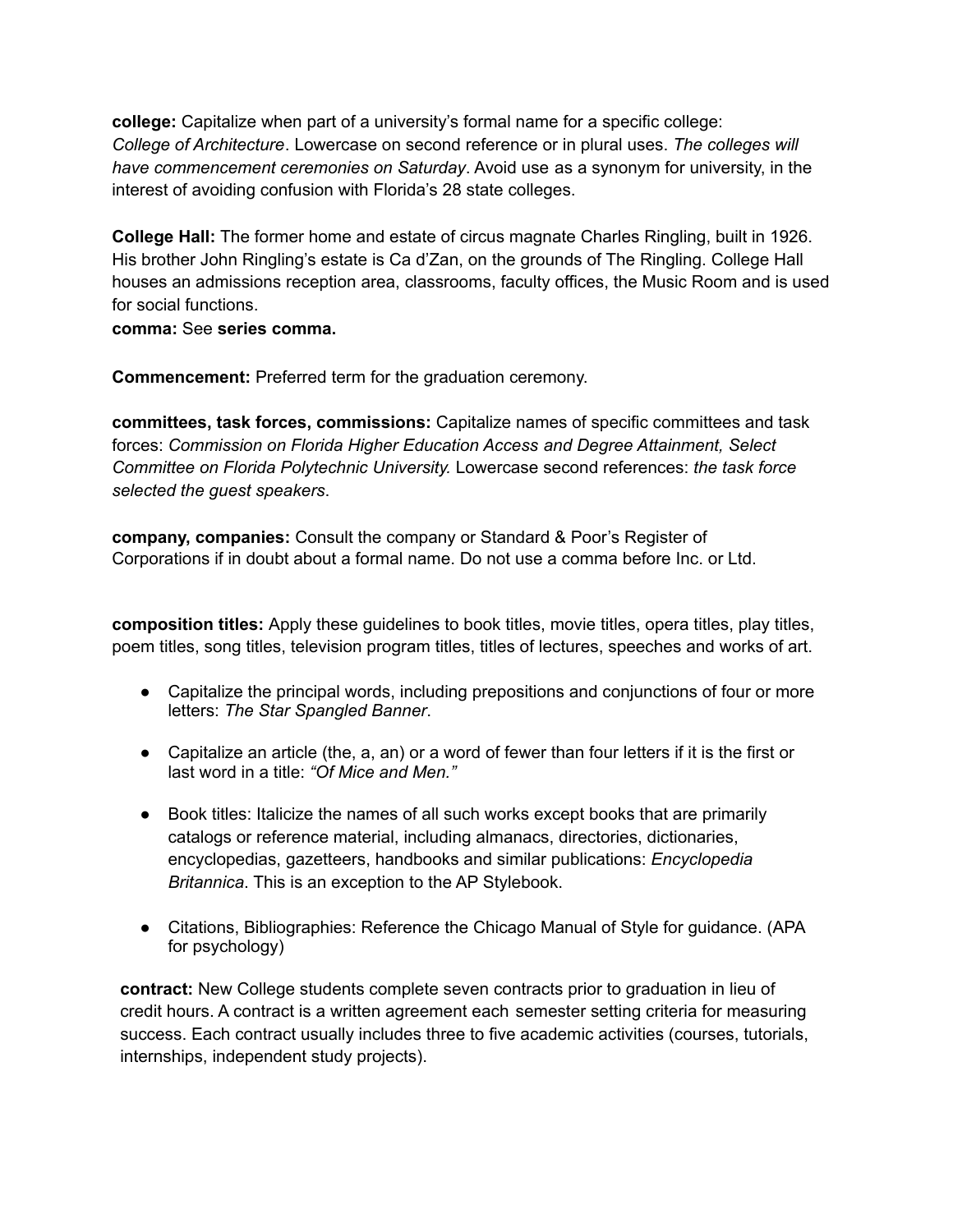**Cook Hall:** Belonged to the Ringling family, built for Hester Ringling Sanford, daughter of Charles Ringling. Named after A. Werk Cook, a New College benefactor and trustee, it now houses administrative offices.

**Cook Library:** Acceptable in all references for the Jane Bancroft Cook Library. The library has a catalog of 300,000 items and electronic access to more than 10 million items. It is a shared resource of New College and USF Sarasota-Manatee. The library director has the title of dean of the Jane Bancroft Cook Library.

**course titles:** Capitalize specific classes and use quotation marks: *"Evolution of Dance."* Lowercase as a general reference: *dance class*.

**courtesy titles:** In general, do not use the courtesy titles Miss, Mr., Mrs., Ms.

**curriculum vita:** A summary of one's personal history and professional qualifications. Plural is *curricula vitae*.

## <span id="page-7-0"></span>**D**

**data:** This can be used as a singular mass noun in which the word *information* could be easily substituted: *Much of this data (*or *information) is useless because of its lack of specifics.* It can also be used as a plural count noun in which the word *facts* could be substituted: *Many of these data (*or *facts) are useless because of their lack of specifics.*

**dates:** Spell out days of week and months without dates: *September 2010*. Abbreviate months with dates: *Sept. 1, 2000*, except for *March, April, May, June and July*. Never use a comma between month and year when a specific date is not mentioned. The same is true for seasons: *fall 1991*. A comma should follow the year when a specific date is given: *Feb. 8, 1990, was the date mentioned*.

**days of the week:** Do not abbreviate, except when needed in tables and charts: *Sun, Mon, Tue, Wed, Thu, Fri, Sat*. Use three letters, without periods, to facilitate tabular composition.

**days, months, years**: Except for first reference in a news release, do not use date for an upcoming or past event if it is within a week of the news release date: *The concert will be held Thursday,* not *Thursday, Jan. 10 (if the release is dated Tuesday, Jan. 8)*. Likewise, do not use the year if it is within a year of the release date. Do not use 'on' with dates when its absence would not lead to confusion: *the program ends Dec. 15*, not *the program ends on Dec. 15*. Do not use *st, th, nd or rd* with dates: *submit applications by Oct. 14,* not *Oct. 14th*. Use 's' without an apostrophe to indicate spans of decades or centuries: *UF became coed in the 1940s*. Use apostrophe for class years: *She belonged to the Class of '72.*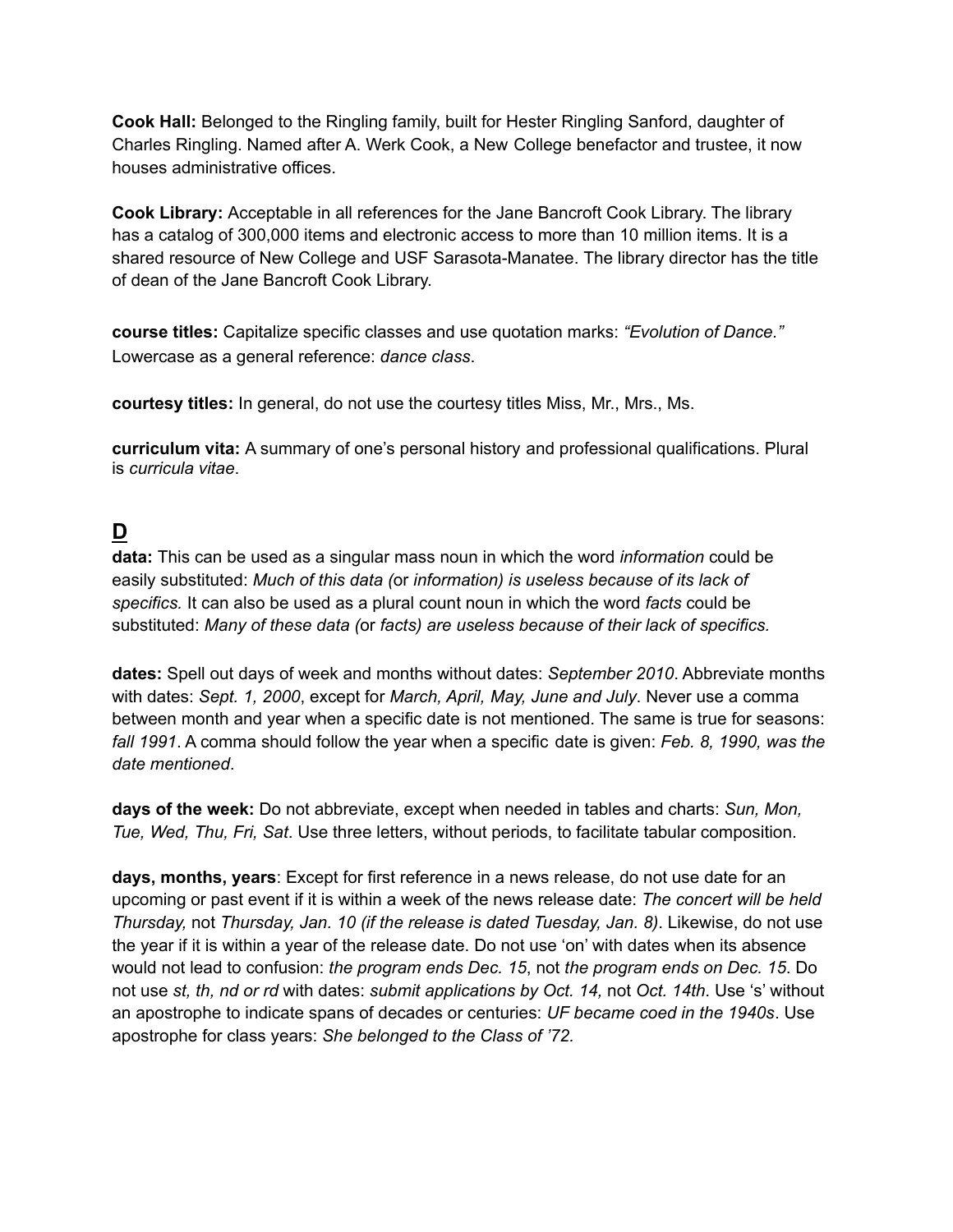**dimensions:** Use figures and spell out inches, feet, yards, etc., to indicate depth, height, length and width. Hyphenate as compound modifiers: *He is 5 feet 6 inches tall, the 5 foot-6-inch man.*

**directions, regions:** In general, lowercase north, south, northeast, northern, etc., when they indicate compass direction; capitalize when they designate regions. Examples:

- Compass directions: *He drove west.*
- Regions: *A storm system that developed in the Midwest is spreading eastward. The North was victorious. She has a Southern accent.*
- With states and cities: The preferred form is to lowercase compass points only when they describe a section of a state or city: *western Ohio, southern Atlanta*. But capitalize:
	- When part of a proper name: *North Dakota, West Virginia.*

○ When used in denoting commonly known sections: *Southern California, South Florida, West Texas, the South Side of Chicago, the Lower East Side of New York*. If in doubt, use lowercase.

**director:** Lowercase in most uses.

**diseases:** Do not capitalize arthritis, emphysema, leukemia, migraine, pneumonia, etc. When a disease is known by the name of a person identified with it, capitalize the individual's name: *Bright's disease, Parkinson's disease, Alzheimer's disease.*

#### **division, department, center:** See **Academic departments**.

**doctor:** For news releases, use Dr. in first reference as a formal title only before the name of an individual who holds a doctor of medicine, doctor of dental surgery, doctor of optometry, doctor of osteopathy, or doctor of pediatric medicine degree.

**doctoral, doctorate:** Doctoral is an adjective; doctorate is a noun. *He earned his doctoral degree. He earned his doctorate.*

**dollars:** Always lowercase. Use figures and the \$ sign in all except casual references or amounts without a figure. For amounts of more than \$1 million, use the \$ and numerals up to two decimal places: *\$23.55 million*.

**drop/add:** A period of time at the beginning of a semester when students may drop or add classes without penalty. Use backslash (/) with no spaces.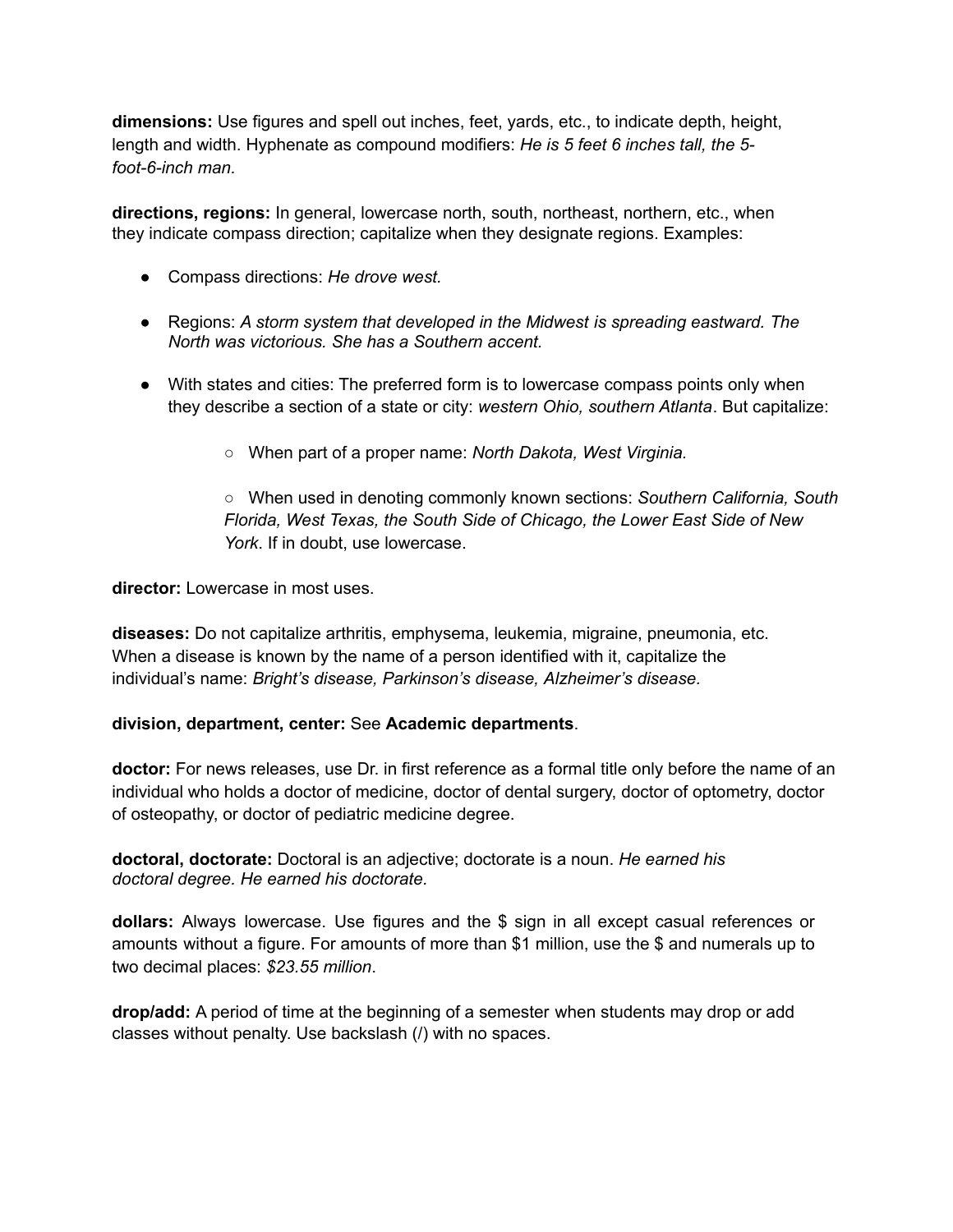# <span id="page-9-0"></span>**E**

**E&G:** Education and General funding is appropriated by the Legislature to support universities' general academic and operating expenses. Avoid use in news releases, but when unavoidable, spell out and explain on first reference. E&G is acceptable for all references in documents intended for internal or academic audiences.

**email:** Acceptable in all references. Note lowercase 'e' and no hyphen. Other examples: e-commerce, e-trading, e-retailing. When writing email addresses use all lowercase and a period at the end of a sentence.

**emeritus, emeriti, emerita:** This word often (but not always) is added to formal titles to denote individuals who have retired but retain their title. When used, place emeritus after the formal title. Capitalize if before a name, lowercase if after: *Professor Emeritus Samuel Eliot Morison* or *Samuel Eliot Morison, professor emeritus of history.*

## <span id="page-9-1"></span>**F**

**faculty:** Lowercase unless part of name or title.

**FAFSA:** The Free Application for Federal Student Aid must be completed by any student seeking to obtain a Pell Grant, student loans or other financial aid through a university. Spell out on first reference. Do not place *FAFSA* in parentheses immediately after the full name.

**Florida Standards Assessments:** The Florida Standards Assessments are exams that measure whether students in the state of Florida are making progress in terms of curriculum standards set by the state, and examine students' higher-order thinking skills. *FSA* is acceptable on second reference: *All public school students in Florida must take the FSA exams.*

**Florida Student Association:** Student advocacy group composed of student leaders from across the State University System. The president of this group holds the student seat on the Board of Governors, per the Florida Constitution. Use *FSA* or *the association* on second reference.

**Four Winds Café:** Student-owned and operated coffee house and vegan eatery that opened on campus in 1996 and closed in 2019. It is scheduled to reopen in 2021 as a student gathering spot on campus.

**fractions:** Spell out amounts less than one in news releases, using hyphens between the words: *two-thirds, four-fifths, seven-sixteenths,* etc. Use figures for precise amounts larger than 1, converting to decimals whenever practical.

**full time, full-time:** Hyphenate only as a compound modifier: *He works full time. She is a full-time student.*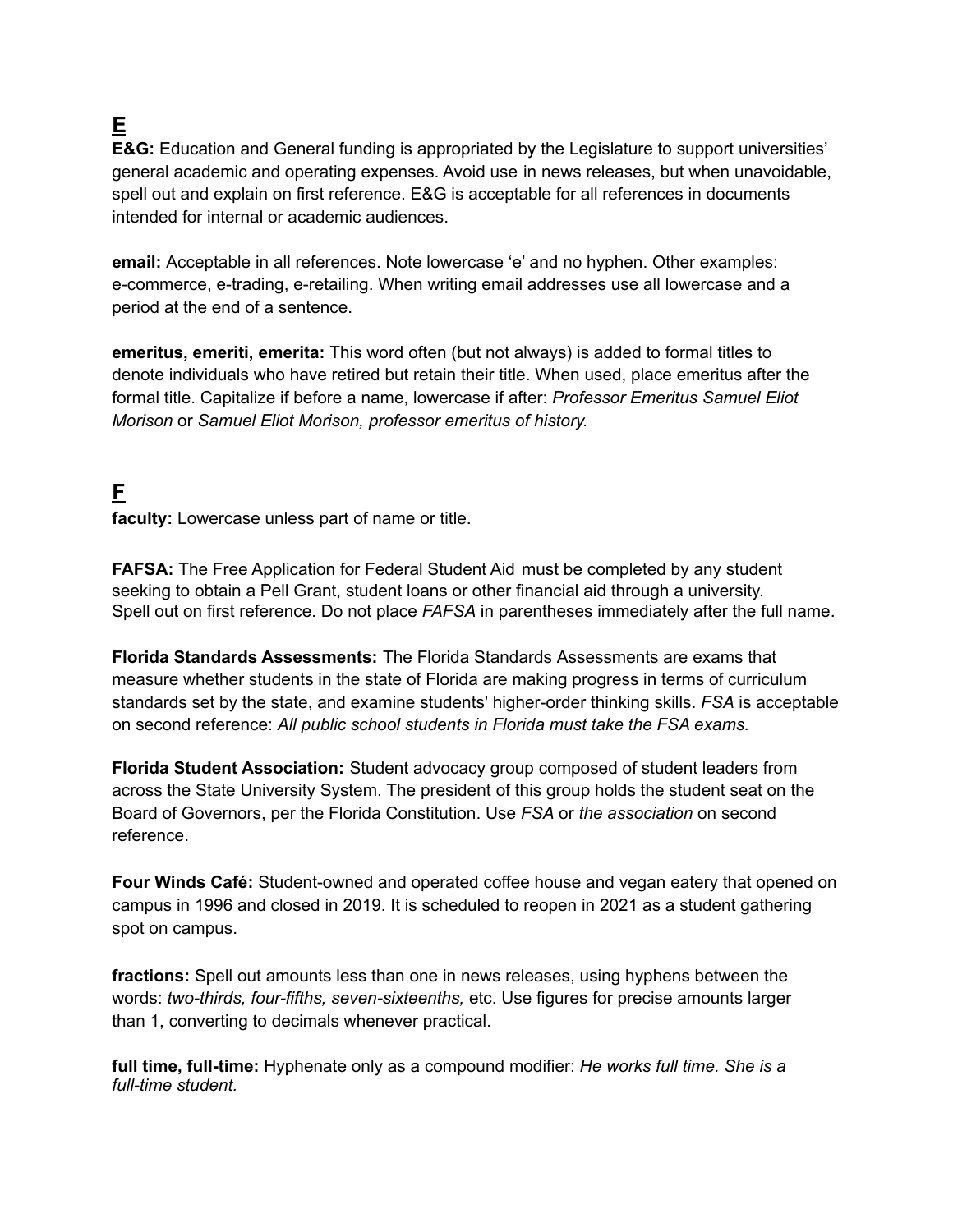**fundraising, fundraiser:** One word in all cases.

## <span id="page-10-0"></span>**G**

**gender:** Use the pronoun preferred by the individual being written about. When in doubt, ask. Pronoun usage: Using "They" as a singular pronoun is acceptable provided the verb tense agrees.

*Examples:*

**Incorrect:** *They wants to attend law school after graduation*.

**Correct:** *They want to attend law school after graduation.*

When possible, recast sentences with names to avoid confusion or incongruities: *Dana wants to attend law school after graduation.* For a broader discussion on current LBGTQ terminology, consult the GLAAD media reference guide at <http://www.glaad.org/reference>.

**Gordon Rule**: State law requiring undergraduates to complete designated communication and computation courses. Capitalize.

**Government in the Sunshine Law**: Sunshine Law on second reference. Refers to the Florida law regarding open meetings and public records**,** F.S. Chapter 119**.**

**governor:** Capitalize and abbreviate when before a name: *Gov. Rick Scott*. Without a name, lowercase: *The presidents greeted the governor.* Do not use Gov. as a title before Board of Governors members, except in internal communications. In news releases, use the title of member: *Board of Governors member Tom Kuntz*. If referring to the chair, capitalize if before the name: *Board of Governors Chair Dean Colson.*

**GPA**: Acceptable abbreviation in all references for *grade point average*.

**GRE:** Standardized test for graduate school admissions. Do not spell out acronym (Graduate Record Examination).

**graduate school:** Lowercase unless part of a university's formal title for its graduate school: *The student intends to pursue graduate school. The Graduate School at the University of Florida is offering a scholarship.*

**Great Book:** Rules and statutes of the **New College Student Alliance** (see separate entry).

**groundbreaking:** One word without hyphen for both the adjective and the noun: *a groundbreaking discovery, a groundbreaking for the new clinic will be held Friday*.

#### <span id="page-10-1"></span>**H**

**Hamilton Center:** Use *Ham Center* only in tabular material. New College's student union, designed by I.M. Pei, with dining center, deli, convenience store and Black Box Theater. See **Pei Campus**.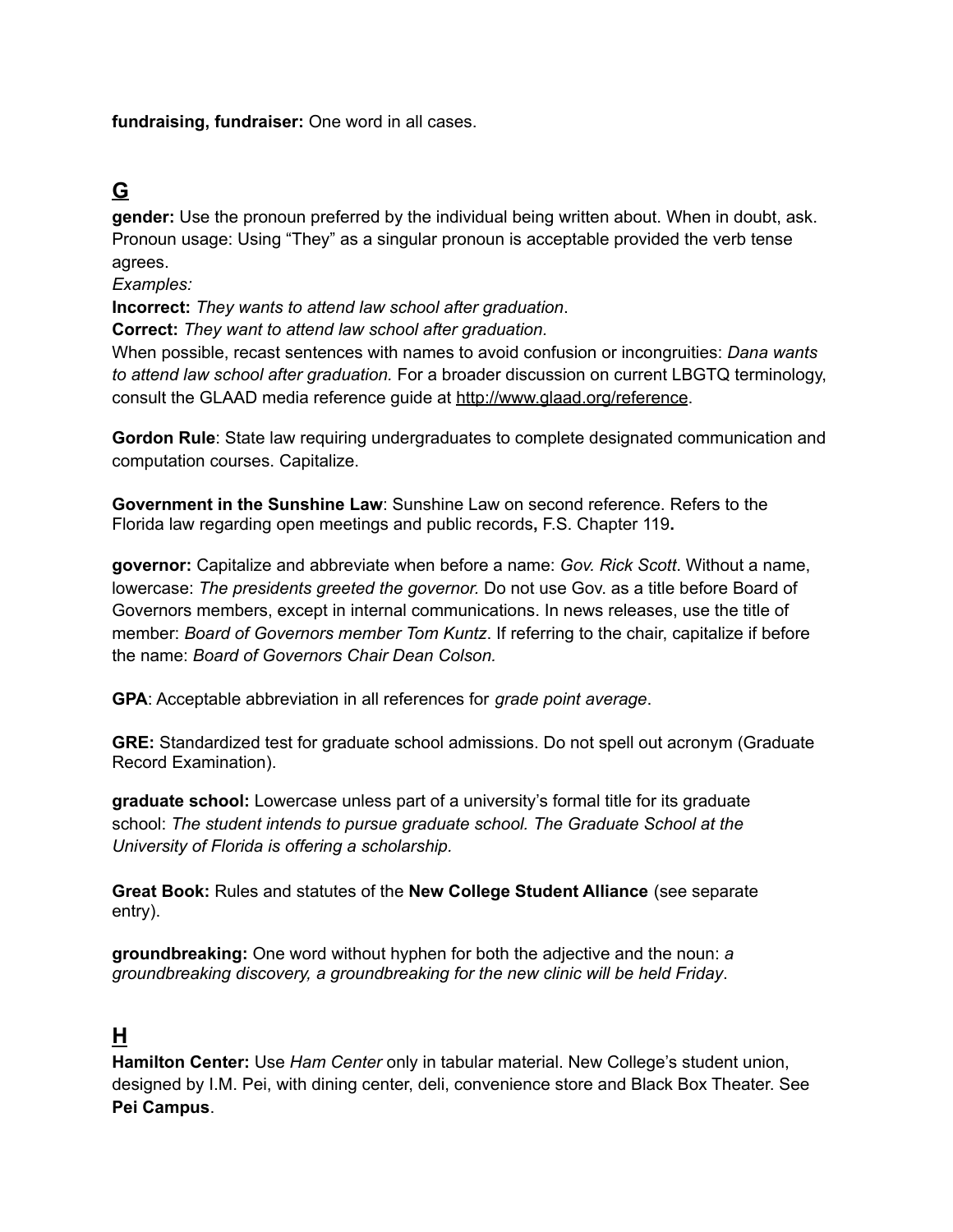**health care:** Always two words, no hyphen.

**high-tech:** Hyphenated and used as an adjective.

**historical periods:** Capitalize names of historical periods, spell out first through ninth centuries, use numbers for 10th and above with century in lower case: *the Renaissance, Baroque music, the 21st century*.

**homepage:** One word.

**honors:** Lowercase unless part of a proper name. Also lowercase and italicize: *cum laude*, *magna cum laude* and *summa cum laude*.

#### <span id="page-11-0"></span>**I**

**Independent Study Project:** *ISP* acceptable on second reference. During the four-week Interterm each January, students work one-on-one with a professor or in a small group on a research project, lab experiment or scholarly paper. Three ISPs are required for graduation. See **Interterm.**

**instructor:** A nontenured faculty rank. Lowercase in all uses.

**interim:** Capitalize if before a name, lowercase in general use: *Interim President Larry Robinson.*

**intermural, intercollegiate, intramural:** Competitive teams from different universities are *intermural* or *intercollegiate*. Competitive teams at a single institution are *intramural*.

**Interterm:** A four-week period in January when students work on their Independent Study Projects. See **Independent Study Project.**

**intra-office:** Several areas within one office or area.

**Isermann Gallery:** Teaching facility and exhibition space. Named by benefactors Harold and Betty Isermann. See **Caples Campus**.

**judgment:** Note spelling. Not *judgement.*

#### <span id="page-11-1"></span>**L**

**land–grant university:** The Morrill Land Grant College Act of 1862 granted federally controlled land to states to establish agricultural and mechanical arts universities. The State University System's land grant institutions are UF and FAMU. Capitalize if part of formal title, lowercase elsewhere. Hyphenate if used as a compound modifier: *UF is a land-grant institution.*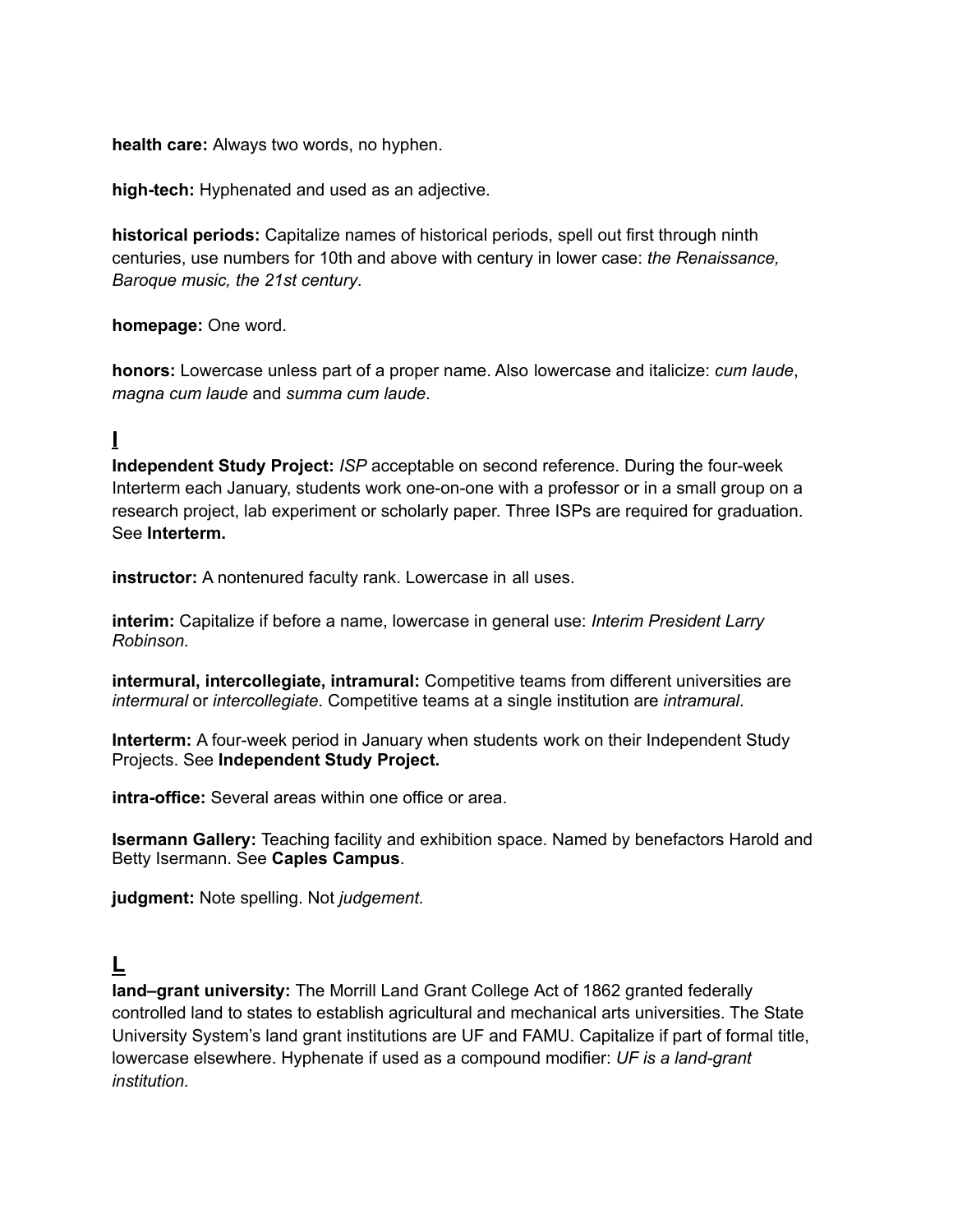**Latinx:** Gender-neutral term for a person from, or whose ancestors were from, a Spanish-speaking land or culture or from Latin America.

**legislative titles:** Use *Rep., Reps., Sen.* and *Sens.* as formal titles before one or more names. Spell out and capitalize before one or more names in a direct quotation. Spell out and lowercase representative and senator in other uses. Spell out other legislative titles in all uses. Capitalize formal titles such as *assemblyman, assemblywoman, city councilor, delegate*, etc. when they are used before a name. Lowercase in other uses.

**legislature:** Capitalize when preceded by the name of a state: *the Florida Legislature*. Retain capitalization when the state name is dropped but the reference is specifically to that state's legislature. But do not capitalize legislative, legislator, etc., unless part of a formal title.

**LGBTQIA+:** Acceptable on first reference for *lesbian, gay, bisexual, transgender, queer, intersexed, asexual, and allies*. Should be spelled out in the body of an official news release or publication. Note *transgender,* never *transgendered*. For a broader discussion on current LBGTQ terminology, consult the GLAAD media reference guide at <http://www.glaad.org/reference>.

**Letter Dorms:** The collective phrase for five dorms opened in 2007 and initially labeled V, W, X, Y and Z in the architectural plan. Three dorms (Peterson, Pritzker and Searing) have been renamed for New College donors. Pritzker is the closest to Tamiami Trail and is the former Z Dorm, hence the adjacent open space known as Z-Green. See **Residence Halls**.

**long term, long-term:** Hyphenate only as a compound modifier: *He has a long-term assignment. We will win in the long term.*

#### <span id="page-12-0"></span>**M**

**magazine names:** Capitalize the name but do not place it in quotes and don't italicize. Lowercase magazine unless it is part of the publication's title: *Harper's Magazine, Newsweek magazine, Time magazine*. When in doubt, consult the masthead.

**majors, programs:** Do not capitalize majors, programs, specializations or concentrations when they are not part of a designated degree: *She majored in economics*. *She received a Bachelor of Arts in History.* See **areas of concentration, academic degrees.**

**media:** When used as a subject, media always takes a plural verb: *The news media are often the target of public criticism*.

**Metz Culinary Management:** Metz acceptable on second reference. A private company providing event catering and meal services for students.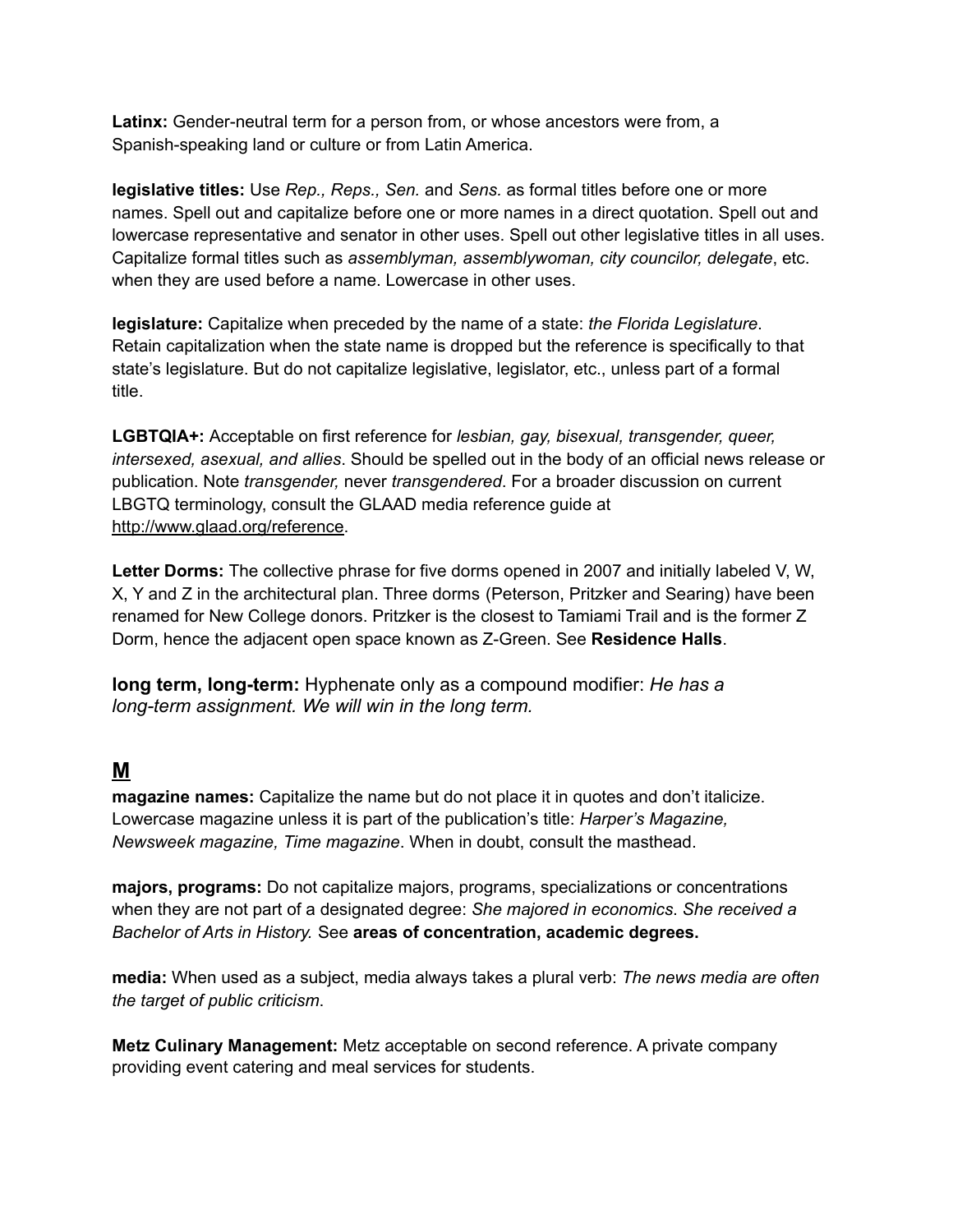**millions, billions:** Use figures with million or billion except in casual uses: *The nation has 1 million citizens. I'd like to make a billion dollars*. *I need \$7 billion*. Do not go beyond two decimals: *7.51 million persons, \$2.56 billion.* Decimals are preferred where practical: *1.5 million not 11⁄2 million*. Do not drop the word million or billion in the first figure of a range: *He is worth from \$2 million to \$4 million,* not *\$2 to \$4 million* (unless you really mean \$2)*.* Note that a hyphen is not used to join the figures and the word "million" or "billion," even when used as a compound modifier: *The president submitted a \$300 billion budget*.

**minor:** Do not capitalize. *She minored in economics*. A minor at New College is an area of concentration that can only be completed as a secondary field. See **areas of concentration, academic degrees.**

**months:** Capitalize the names of months in all uses. When a month is used with a specific date, abbreviate only *Jan., Feb., Aug., Sept., Oct., Nov.* and *Dec*. Spell out when using alone, or with a year alone. When a phrase lists only a month and a year, do not separate the year with commas: *January 1972 was a cold month*. When a phrase refers to a month, day and year, set off the year with commas: *Feb. 14, 1989, was the date*.

**more than:** More than relates to quantity. Over is spatial. *There are more than 330,000 students in the State University System. The plane flew over the building.*

**multi:** The rules in prefixes apply, but in general, no hyphen. Some examples:

● multicolored ● multimillion ● multilateral ● multimillionaire ● multidisciplinary

#### <span id="page-13-0"></span>**N**

**narrative evaluation:** A faculty member's written assessment of a student's academic progress as well as their strengths and areas for improvement. Letter grades are not assigned at New College.

**New College Alumni Association:** Avoid *NCAA* on second reference because the acronym most commonly refers to National Collegiate Athletic Association. Instead use *Alumni Association*.

**New College logo:** Adopted in 2001, when New College earned independence from USF and was named the 11th member of the State University System, the New College logo contains the name of the college and its designation as the Honors College of Florida.



**New College of Florida:** The name of the institution founded in 1960. There is no "The" in front of the name. *New College* is acceptable on first reference for space/tone considerations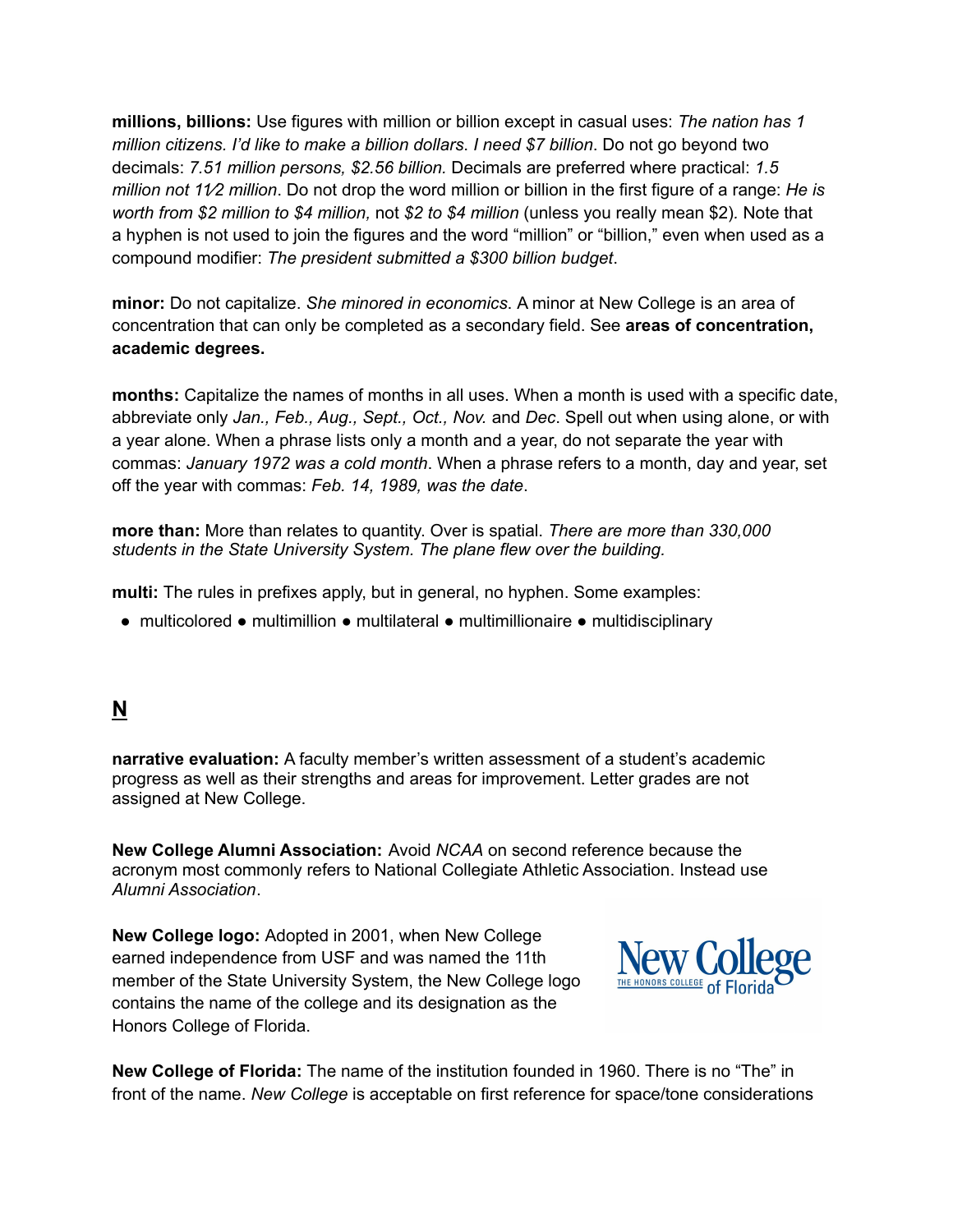but should be followed by the full name as soon as possible in the copy; "the College" or "NCF" is an acceptable third reference.

**New College seal:** Sometimes referred to as the Four Winds, the original New College seal was designed by I.M. Pei's graphic design department. It depicts the sun as the central pivot, symbolizing the light of knowledge and the source of life and energy. The gentle and continuously moving lines represent the sea and the wind, the controlled waxing and waning of the four seasons and the four points of the compass. The original design was circled by the Latin words *Novum Collegium Floridae MCMLX* in honor of the college's founding in 1960. The phrasing was updated to



*Novum Collegium Floridense MCMLX* in 2015 to reflect the proper Latin meaning. The New College seal is not a replacement for the New College logo nor should it be used alongside the New College logo. See **New College logo.**

**New College Student Alliance:** *NCSA* acceptable on second reference. Student government body at New College. Every New College student is automatically a senator in the NCSA and can participate in monthly Towne Meetings held in Palm Court. Any student may call a Town Hall Meeting to discuss issues of importance to the campus community. See **Great Book**.

**newspaper names:** Don't use quote marks around the name. Capitalize 'the' in a newspaper's name if it's in the masthead. Lowercase 'the' before newspaper names if listing several papers, some of which use 'the' as part of the name and some of which do not.

**non-:** The rules of prefixes apply, but in general no hyphen when forming a compound that does not have special meaning and can be understood if *not* is used before the base word. Use a hyphen, however, before proper nouns or in awkward combinations: *non- nuclear*. Follow Webster's New World Dictionary.

**noon, midnight:** To avoid confusion, use noon or midnight rather than 12 p.m. or 12 a.m.

**Novo Collegians, Novos:** Unofficial term for New College students.

**Null Set, Nulls:** Official "mascot" of New College. It is generally denoted with two brackets [ ].

**numbers:** Spell out a number at the beginning of a sentence, with one exception – a year: *1968 marked a turning point in the Vietnam War*. Spell out numbers below 10. Use figures for 10 and above: *They had 10 dogs and four cats*. When large numbers must be spelled out, use a hyphen to connect a word ending in 'y' to another word; do not use commas between other separate words that are part of one number: *twenty, twenty-one, one hundred forty-five*. Ordinals: Spell out first through ninth: *fourth grade, First Amendment.* Use figure starting with 10th (do not use superscript).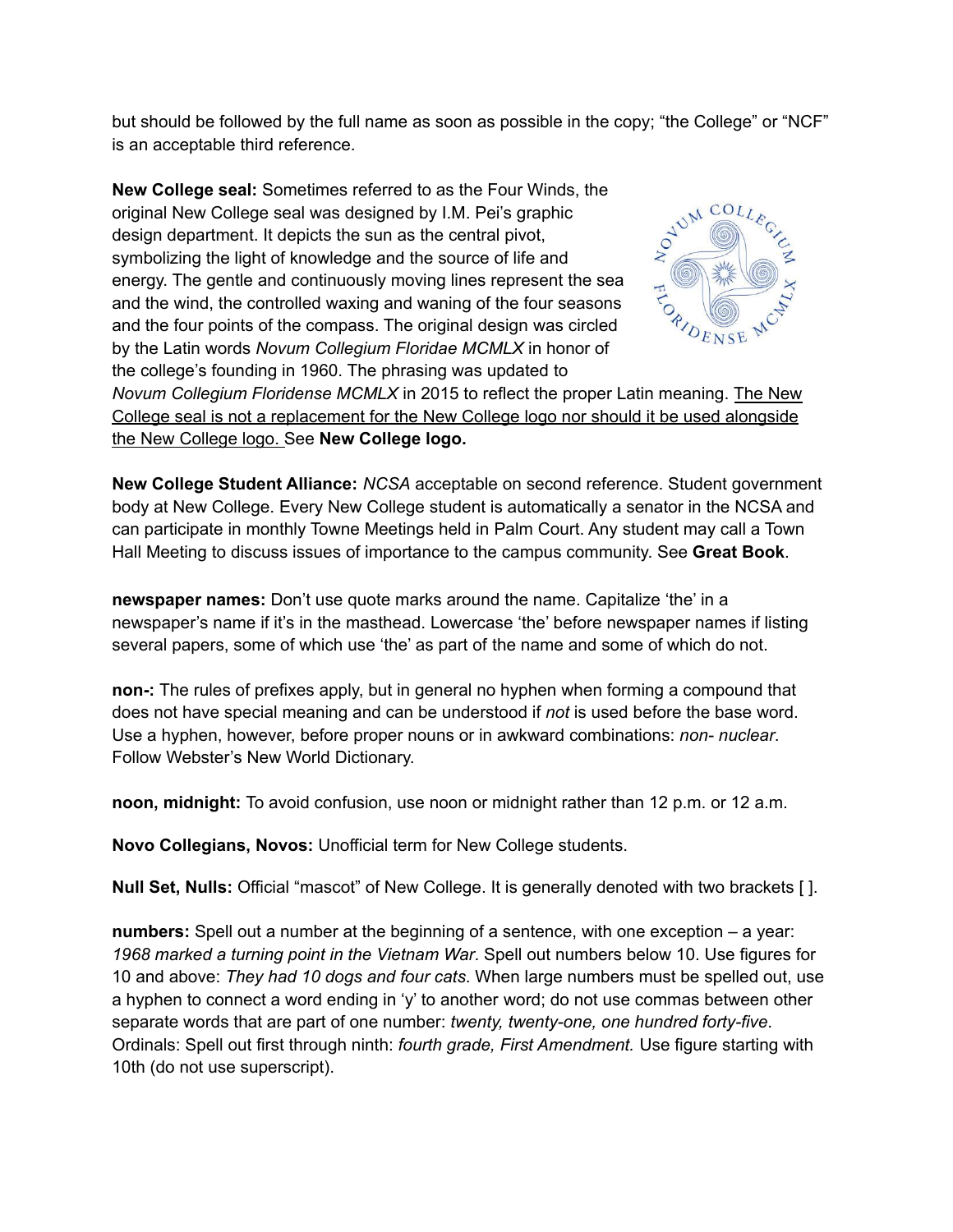<span id="page-15-0"></span>**O**

**on campus, on-campus:** 'On-campus' hyphenated is a modifier: *Students live in on-campus housing.* 'On campus' describes location: *She has a job on campus*.

**online:** One word in all cases, not hyphenated.

**organizations and institutions:** Capitalize full names of organizations and institutions: *American Medical Association; General Motors Corp.; Harvard University; Harvard University Medical School; Society of Professional Journalists, Sigma Delta Chi.*

## <span id="page-15-1"></span>**P**

**page numbers:** Capitalize page when used with a number: *Page 56*.

**Palm Court:** Name for the open area between the Pei Residence Halls. Student "Town Hall" meetings are held there, as are student social functions.

**Pei Campus:** Section of New College east of U.S. Highway 41 that includes the Sudakoff Conference Center, Hamilton Center, all residence halls, Z Green and Palm Court, as well as the Fitness Center and athletic fields. Technically not owned by New College, but under a 99-year lease from the airport.

**Pei Residence Halls:** Designed by the famous architect I.M. Pei. The three buildings were the first dormitories built for the college, opening in 1965.

**people, persons:** Use person when speaking of an individual: *One person waited for the bus.* The word people is preferred to persons in plural uses. Persons should be used only when it is in a direct quote or part of a title: *Bureau of Missing Persons*. People also is a collective noun that takes a plural verb when used to refer to a single race or nation: *The American people are united*. In this sense, the plural is peoples: *The peoples of Africa speak many languages.*

**percent:** Spell out, except in headlines, tables or charts. Always use numerical figures with percentages

**Ph.D., Ph.D.'s:** The preferred form is to say a person holds a doctorate and name the individual's area of specialty. See **academic degrees.**

#### **postdoctoral, postgraduate:** No hyphens

**president, president's office:** Capitalize if used as before a name or as an official title of a university's President's Office: *NCF President Donal O'Shea.* Lowercase if after a name or in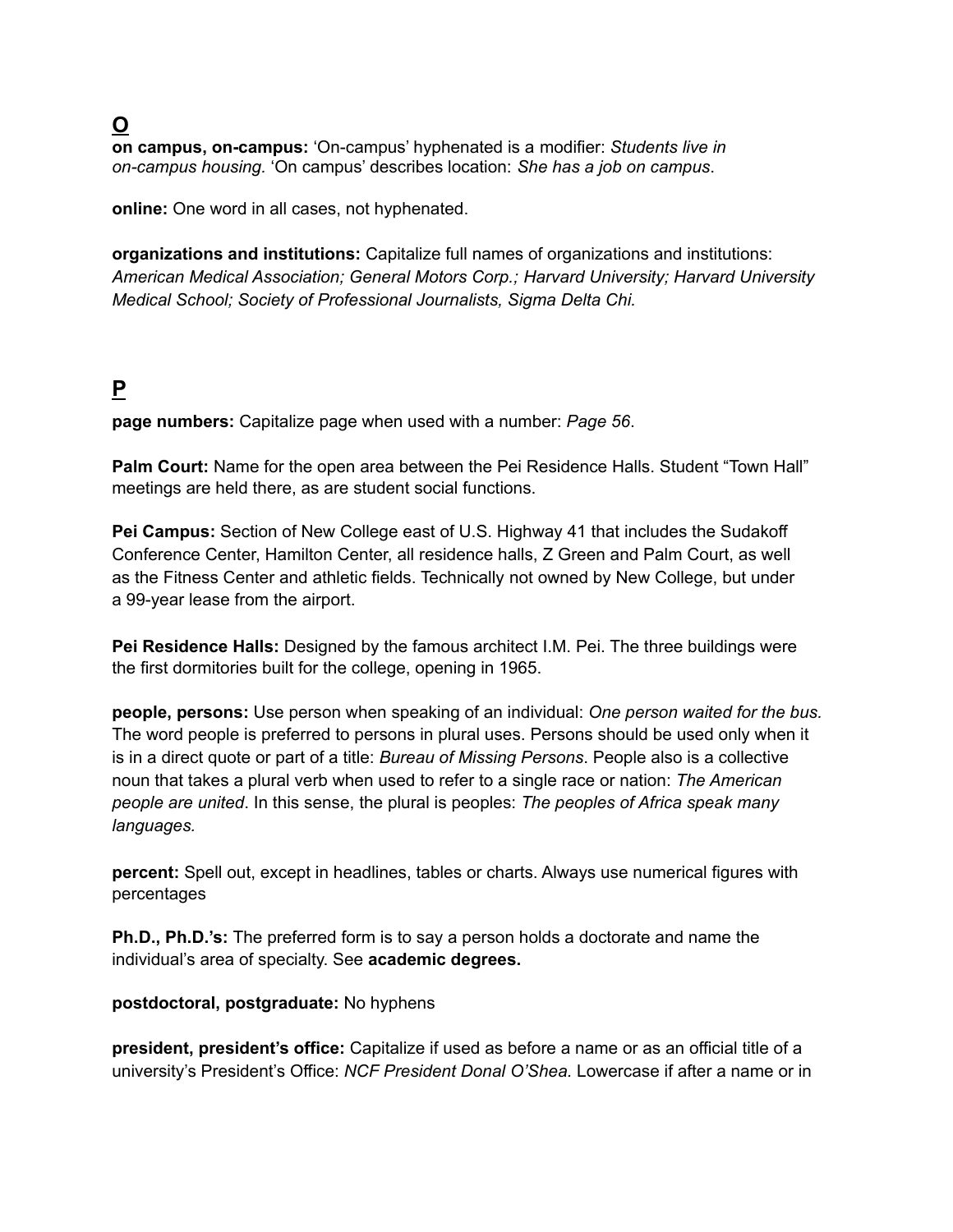general uses: *The students vowed to visit every university president's office in the state of Florida.*

**principal, principle:** Principal means most important, first ranked, authority: *The school has a new principal*. *She is the principal researcher in that discipline.* Principle means a basic truth or law: *The Student Creed helps students understand the university's principles*.

**Pritzker Marine Biology Research Center:** The facility has more than 100 aquaria and a 15,000-gallon research and display tank. A natural filtration system, designed by students, draws and recycles water from Sarasota Bay. The west end of the building includes the Living Ecosystem Teaching and Research Aquarium. Built in 2001 with funds from Jack and Rhoda Pritzker, a National Science Foundation grant, state funds and in-kind gifts from Uniroyal Technology Group. On second reference, refer to it as: *Pritzker* or *the marine research center.*

**professor:** Capitalize before a name. Lowercase after a name. Do not abbreviate. Do not use *Dr.* unless the person has a medical degree. *The class is being taught by Professor Melissa Ramirez. Students have been conducting research in the class taught by Melissa Ramirez, professor of biology.*

**pro tempore:** Capitalize before a name: *He talked with President Pro Tempore John Doe.*

**Public Education Capital Outlay:** State-appropriated funds for education-related construction. Money originates from a state tax on utilities. *PECO* on second reference.

## <span id="page-16-0"></span>**Q**

**quotation marks:** The period and comma always go within the quotation marks. The dash, the semicolon, the question mark and the exclamation point go within the quotation marks when they apply to the quoted matter only, outside if not.

## <span id="page-16-1"></span>**R**

**race:** Capitalize specific names of races and ethnic groups: *Black, Latinx, Asian American*. Lowercase *white*.

**ratios:** Use figures and hyphens: *the ratio was 2-to-1, a ratio of 2-to-1, a 2-1 rati*o, the student-to-faculty ratio is 7 to 1. The word "to" should be omitted when the numbers precede the word "ratio". Always use the word "ratio" or a phrase such as a 2-1 majority to avoid confusion with actual figures.

**registrar:** Capitalize if with an official organization name: *Office of the University Registrar.* Use the registrar's office on second reference or in non-specific use.

**registration:** Lowercase.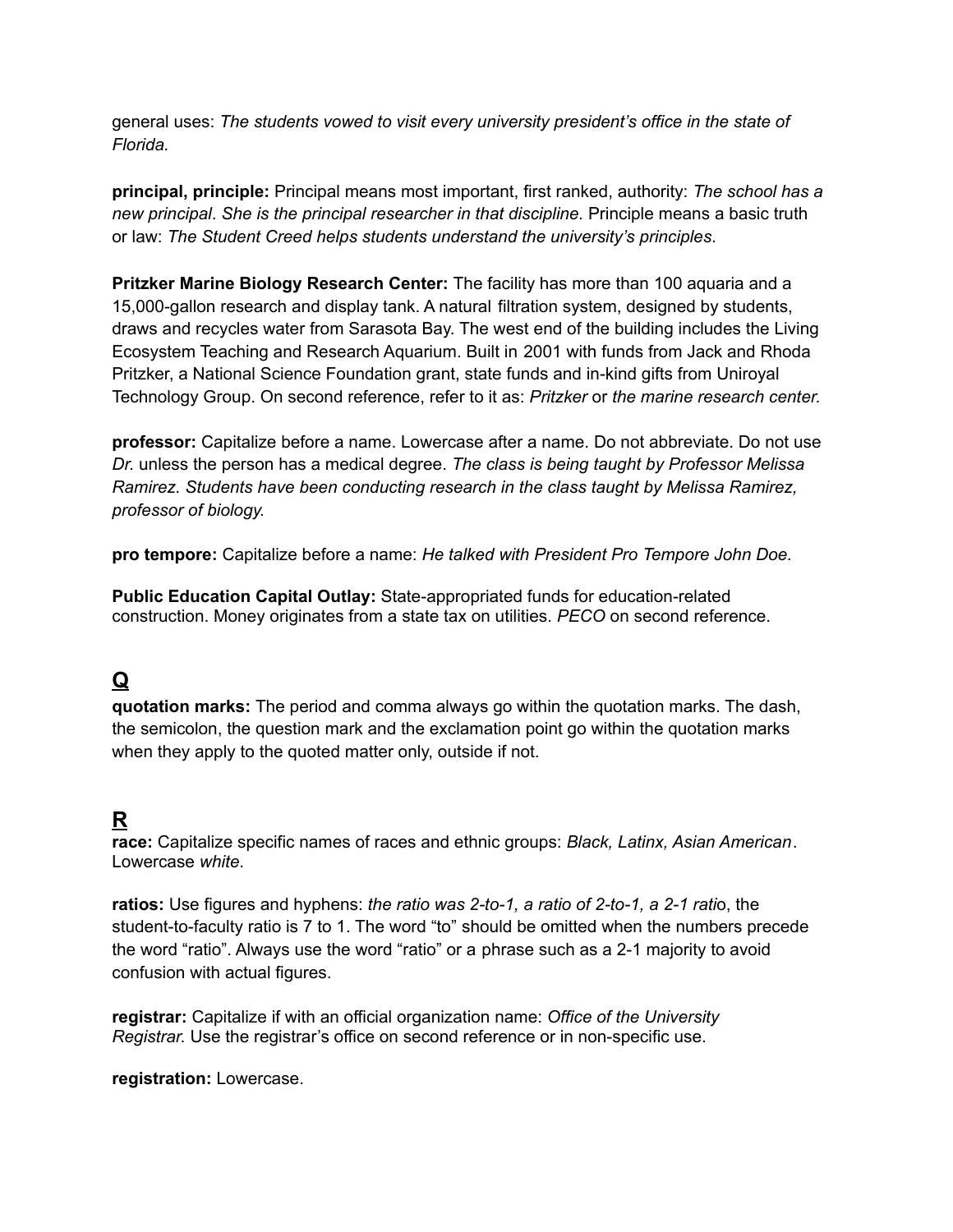**researcher:** Do not capitalize in title preceding a name.

**residence halls:** Preferred generic term for dormitories. For specific halls on campus, see: **Letter Dorms, Pei Residence Halls.**

**The Ringling, Ringling College:** The Ringling Museum of Art sits adjacent to the New College campus and is referred to on second reference as *The Ringling*. The Ringling College of Art + Design is referred to as *Ringling College* on second reference.

**room numbers:** Use figures and capitalize room when used with a figure: *Room 2, Room 211.*

**ROTC:** Acceptable on first reference for Reserve Officers' Training Corps. No periods.

## <span id="page-17-0"></span>**S**

**Sainer Pavilion:** Acceptable in all references to the Mildred Sainer Music and Arts Pavilion, a 264-seat chamber music hall and exhibition space.

**school:** Capitalize when part of a proper name: *Public School 3, Madison Elementary School, Sarasota High School, the School of Building Construction.* Lowercase in general use.

**seasons:** Lowercase *fall, winter, spring, summer* and all related words, such as *springtime*. Capitalize only when part of a formal name: *Winter Olympics.*

**semester:** Capitalize when followed by a year. Use of *term* is also acceptable.

**senior thesis project:** Referred to internally as the *thesis*, it is the major project that students must develop and then present before a faculty panel in order to graduate. The senior thesis project can take the form of a long research paper, write-up of lab results, a body of artwork, theatrical production, or musical composition.

**series comma:** Do not use comma before 'and' or 'or' in lists of three or more items unless ambiguity would result: *Dr. Smith purchased a microscope, lab coat, clipboard and computer. It is important to differentiate between the board's regulations, the university's rules and policies, and the statutory requirements.*

**SET SAIL:** The acronym for the First Year Seminar program, which stands for Success Equals Teamwork, Strategies and Inspired Learning.

**Southern Association of Colleges and Schools:** *SACS* on second reference.

**spokesman, spokeswoman:** Gender-specific usage is preferred; however, use *spokesperson* if the subject prefers a gender-neutral pronoun.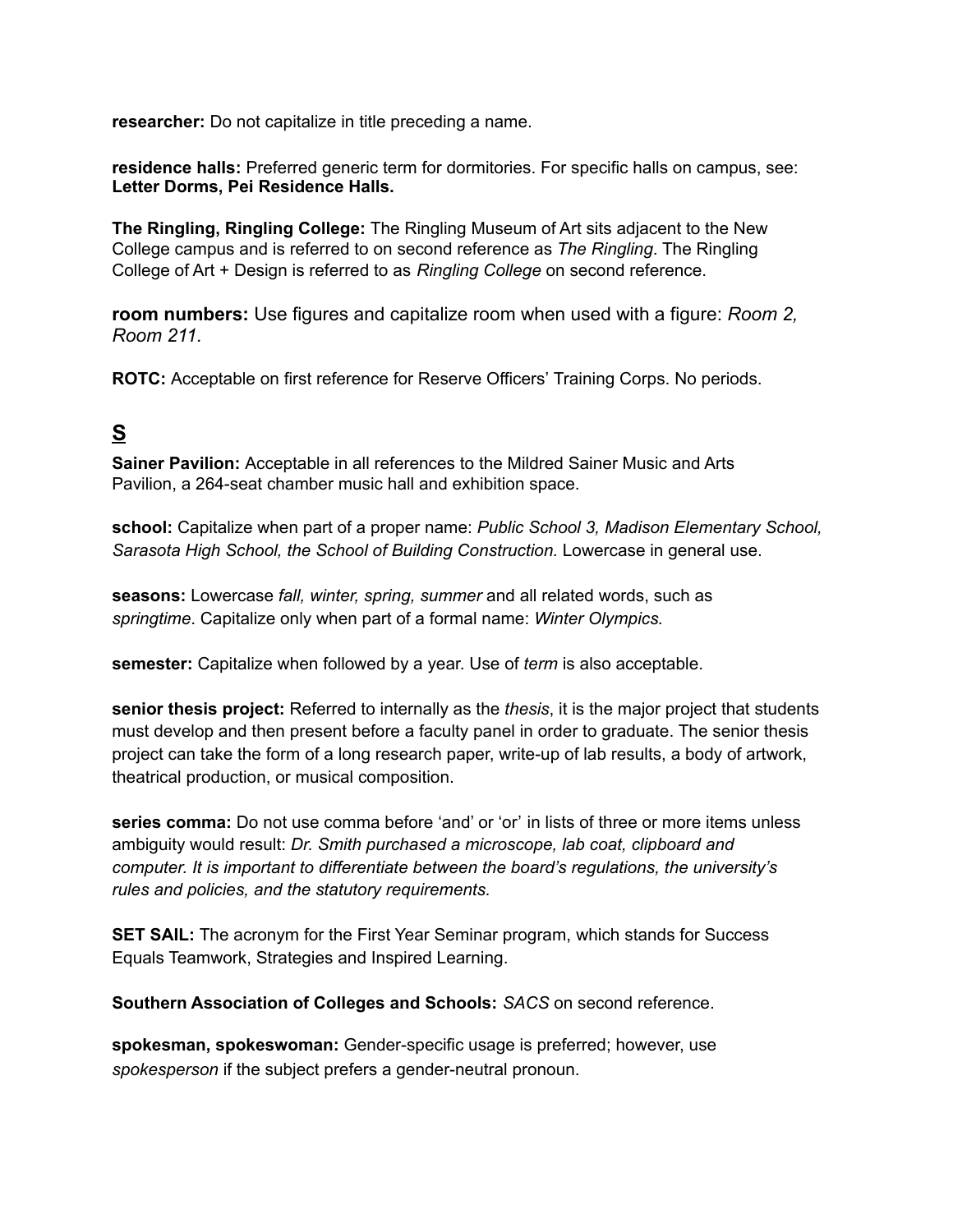**State of Florida College System:** Florida has 28 state colleges—formerly called community colleges. They are under the authority of the Florida Department of Education and the State Board of Education. [http://www.fldoe.org/fcs/.](http://www.fldoe.org/fcs/) Capitalize Florida College System when using the full title. Lowercase in other general uses: *state colleges, the college system, the colleges.*

**State University System of Florida:** Use *system* on second reference, lowercased. Do not use *SUS* except in charts and tables. The 12 universities in the State University System and their second references are:

- Florida A&M University, in Tallahassee (FAMU)
- Florida Atlantic University, in Boca Raton (FAU)
- Florida Gulf Coast University, in Fort Myers (FGCU)
- Florida International University, in Miami (FIU)
- Florida Polytechnic University, in Lakeland (FPU)
- Florida State University, in Tallahassee (FSU)
- New College of Florida, in Sarasota (NCF)
- University of Central Florida, in Orlando (UCF)
- University of Florida, in Gainesville (UF)
- University of North Florida, in Jacksonville (UNF)
- University of South Florida, in Tampa (USF)
- University of West Florida, in Pensacola (UWF)

**state, federal:** Lowercase *state* in all *state of* references. Capitalize federal as part of corporate or governmental bodies that use the word as part of formal name, lowercase when used as adjective to distinguish from state, county, city, town or private entities: *our state universities, federal loans, the state of Florida, Federal Communications Commission.*

**states:** The names of the 50 states should be spelled out when used alone or in conjunction with a city or town. Use AP Stylebook abbreviations in lists and tabular material, and short-form listing of political party affiliations: *Congressman Bill Nelson, D-Fla.* Use two-letter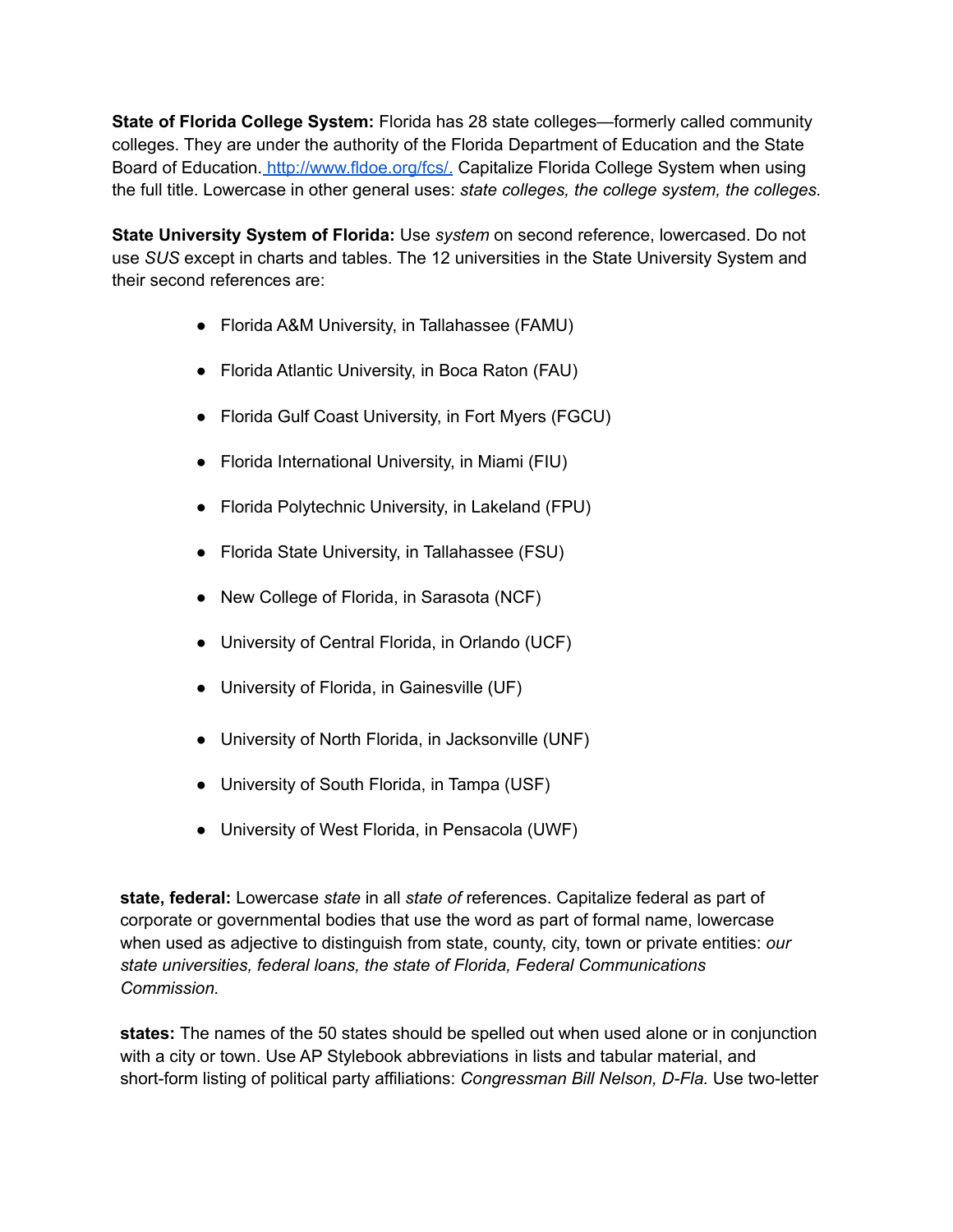USPS abbreviations only when publishing full addresses, with ZIP codes: *5800 Bay Shore Road, Sarasota, FL 34243.*

**STEM, STEAM:** OK to use in a lead, but on first reference in body of a release, spell out science, technology, engineering and math; or science, technology, engineering, arts and mathematics, unless in direct quotes.

**student classifications:** Use *first-year, second-year*, etc., when referring to New College students. The year refers to the year a student starts at New College, not their graduation year. When referring to students from other schools, do not capitalize freshman, sophomore, junior or senior. Do capitalize a class designation: *He is a senior communications major. The Senior Class sponsored the lecture*. Plural of freshman is freshmen.

**student government association:** No such entity at New College. See **New College Student Alliance**. In general usage, lowercase when referring to student governments in general. Capitalize first reference when referring to a specific university's: *UCF Student Government Association members attended the conference. SGA* on second reference.

**Sudakoff Conference Center:** Sudakoff Center acceptable in all references. Venue seating up to 400 people for lectures, concerts and special events. Full name is Harry Sudakoff Conference Center. See **Pei Campus**.

## <span id="page-19-0"></span>**T**

**telephone numbers:** Always use figures. The form: 941-487-4800. Use hyphens, not periods. Always include the area code and do not place in parentheses. Use hyphens: *850-245-9724.* When listing an extension within an office, write the number followed by a comma to separate the main number from the extension: *850-245-0466, ext. 9724.*

**thesis:** The senior thesis project that all students must complete in order to graduate. See: **senior thesis project**.

**time-date-place sequence:** Use this sequence for consistency: *The meeting will begin at 4 p.m. May 17 in Chae Auditorium*.

**times:** Use figures except for noon and midnight: *4 p.m. or 10 a.m*. Do not use "o'clock." Also avoid redundancies, such as 10 a.m. this morning, or 12 Noon.

**tomorrow:** Use only in direct quotations and in phrases that do not refer to a specific day: *The world of tomorrow will need additional energy resources.* Use the day of the week in other cases.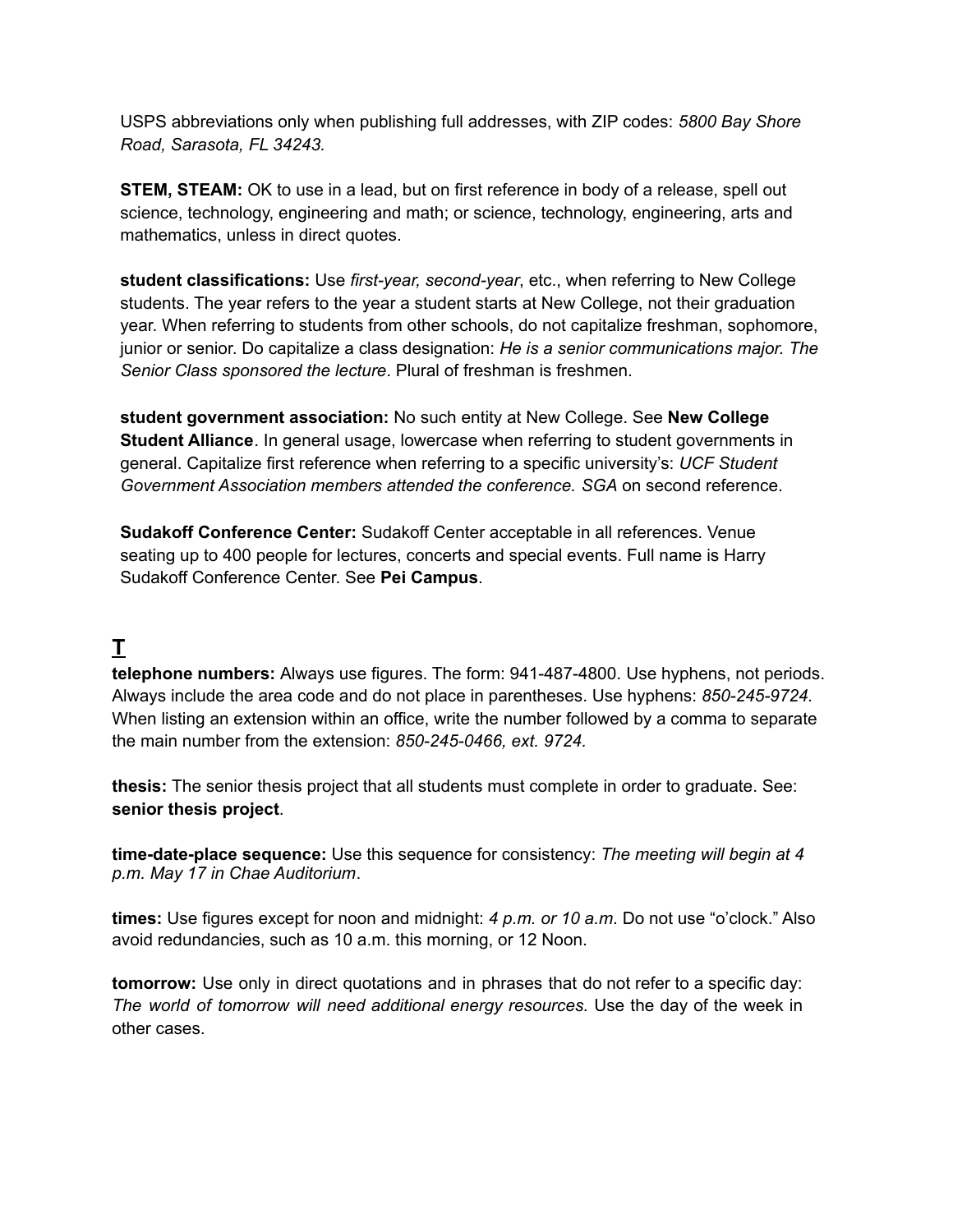**total, totaled, totaling:** The phrase 'a total of' is often redundant. It may be used, however, to avoid a numerical figure at the start of a sentence: *A total of 650 people were killed in holiday traffic accidents.*

**trademark:** A trademark is a brand, symbol, word, etc., protected by law to prevent a competitor from using it: *Frisbee, AstroTurf*, *Dumpster*. In general, use a generic equivalent unless the trademark name is essential to the news release. When a trademark is used, capitalize it. The International Trademark Association is a helpful source of information.

**transfer:** Lowercase to classify students.

**trustee:** Lowercase unless used as part of the formal title Board of Trustees for a certain university. Do not capitalize before names except in ceremonial or internal documents. Lowercase when plural: *the university's trustees*.

**tutorial:** Academic undertaking sponsored by a faculty member that is not offered in the course catalog.

#### <span id="page-20-0"></span>**U**

**undergraduate:** Lowercase to identify a student who has not earned a degree.

**underway:** One word in all uses.

**unique:** Use this word sparingly, and do not modify. There is no such thing as "fairly unique" or "very unique."

**United Faculty of Florida:** Higher education union. UFF on second reference.

**university:** Lowercase unless part of a specific title.

**University Press of Florida:** Book publisher for the state universities.

**U.S.:** Abbreviate with periods as an adjective. Use *United States* as the noun.

#### <span id="page-20-1"></span>**W**

**Wall:** Weekly informal social gatherings where students enjoy music and dancing. Less formal than **Center Of the Universe Parties** (COUP) (see separate entry).

**webpage**: This is one word.

**website:** One word and lowercase. Also webcam, webcast, webmaster. As a short form of World Wide Web, however, it's the web.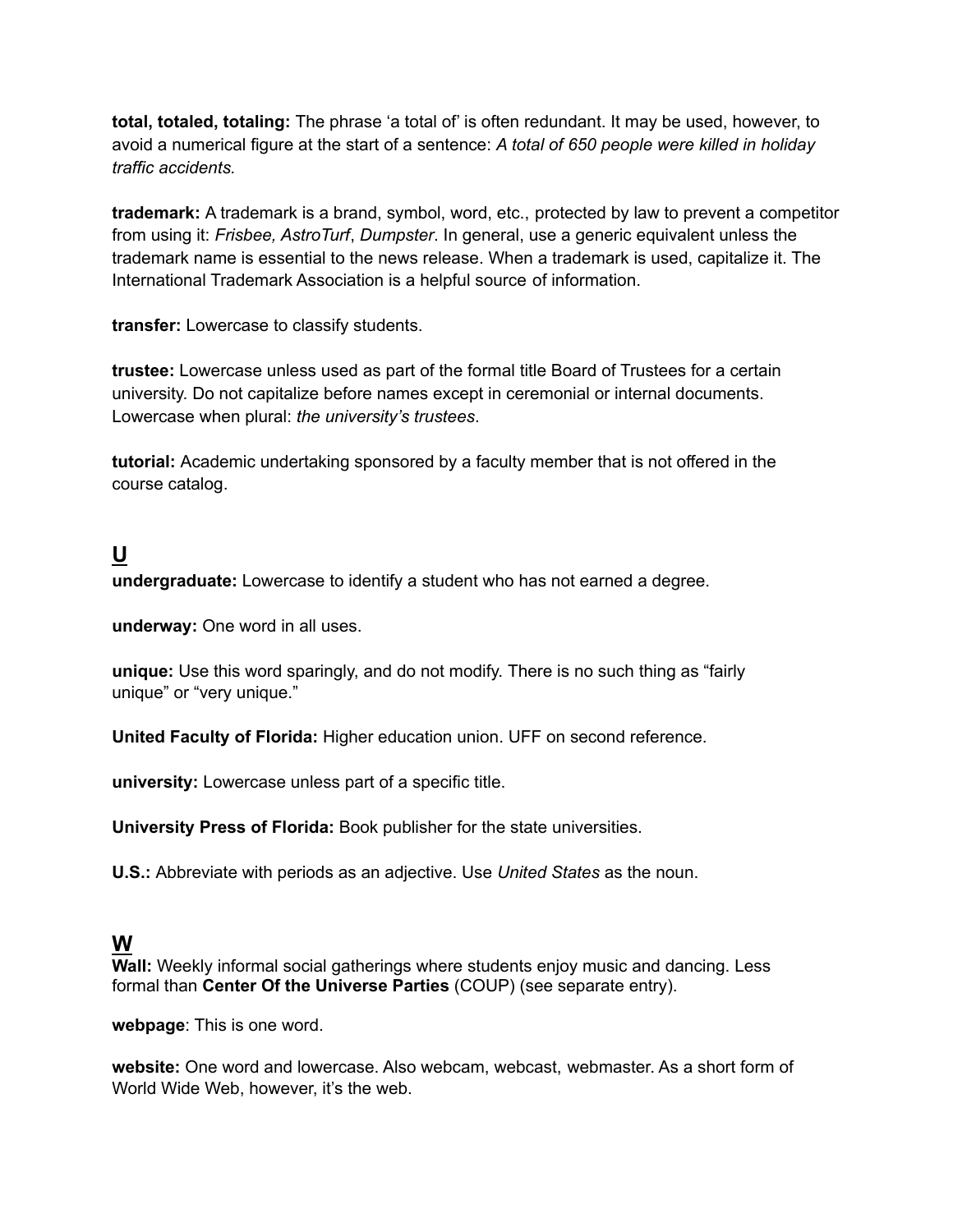**website addresses:** http:// may be omitted: *[www.ncf.edu.](http://www.ncf.edu/)*

**well:** Hyphenate as part of a compound modifier: *well-known, well-rounded*.

**which:** Which is the only acceptable pronoun to introduce a non-essential clause that refers to an inanimate object or an animal without a name. The pronoun 'which' occasionally may be substituted for 'that' in the introduction of an essential clause referring to an inanimate object or animal without a name. In general, this use of 'which' should appear only when 'that' is used as a conjunction to introduce another clause in the same sentence. Use 'who' and 'whom' when referring to people: *This regulation requires students to pay a late registration fee, which is determined by a committee of students and faculty who are appointed by the president.*

**who, whom:** Who is used when a person is the subject of a sentence or clause: *Who is speaking?* Whom is used when a person is the object of a verb or preposition: *Whom would you like to hear speak?*

**word-of-mouth:** Hyphenate.

## <span id="page-21-0"></span>**Y**

**yearlong:** One word, no hyphen. Also weeklong and daylong.

**years:** Use figures. Use an 's' without an apostrophe to indicate spans of decades or centuries: *the 1890s, the 1900s*. Years are the lone exception to the general rule in numerals that a figure is not used to start a sentence: *1976 was a very good year.*

**yesterday:** Use only in direct quotations and in phrases that do not refer to a specific day: *Yesterday we were young*. Use the day of the week in other cases.

# **New College key personnel and titles**

Titles in general: If a title is three words or less, it is capitalized and before the name. *Professor* is never capitalized. Longer titles are in lower case and are placed after the name. But use personal judgment in determining best placement with respect to quotes, etc. Some examples:

**President Don O'Shea.** He prefers Don, not Donal, but we use "Donal B. O'Shea" in formal cases, like a commencement program, a BOG document, etc.

**Suzanne Sherman,** provost and vice president for academic affairs. Note "for" not "of" in title. ("of" has been preferred by sources (example: see below), so I'm not sure if this needs to be changed)